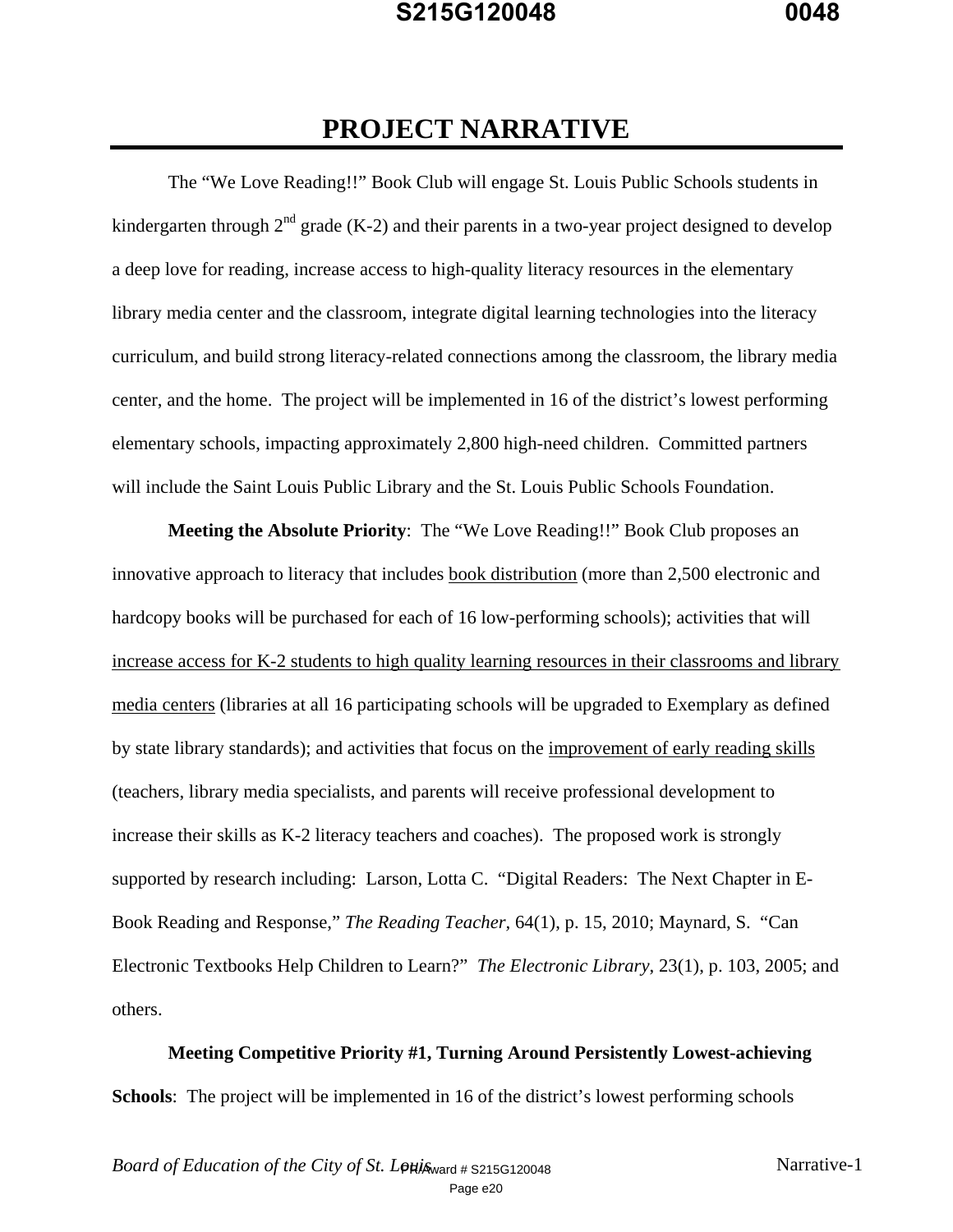including all 13 of the district's Tier 1 elementary schools as well as three additional schools with significantly low communication arts performance. These schools are: Sigel, Columbia, Hamilton, Mann, Jefferson, Walbridge, Ashland, Dunbar, Meramec, Oak Hill, Lyon@Blow, Washington Montessori, Nance, Hodgen, Laclede, and Woodward.

**Meeting Competitive Priority #2, Technology**: Participating K-2 students will be introduced to electronic book readers (e-readers) and electronic books (e-books) to build strong literacy skills. (At least 1,536 e-readers and 23,040 e-books will be purchased. Participating teachers and elementary library media specialists, will receive professional development in how to use digital learning technologies to support the literacy curriculum as well as to teach literacy across subject areas).

**Meeting Competitive Priority #3, Early Learning Outcomes**: The "We Love Reading!!" Book Club will be implemented with high-need K-2 children in 16 of the district's lowest performing schools. The project will focus on building strong early literacy skills and fostering a love for reading.

#### **(a) Significance**

#### **(i) Building Local Capacity**

Poverty is the underlying cause of many social ills, and St. Louis is one of the poorest cities in the nation. In the district as a whole, 86 percent of students are eligible for free or reduced-price meals. A high parent unemployment rate also affects the health and well-being of the city's children, and over a recent three-year period, the number of parents unemployed for long periods of time (six months or longer) more than tripled.<sup>1</sup> Many financially challenged

<sup>1</sup> *Children of Metropolitan St. Louis,* Vision for Children at Risk, 2009-2010, p. 42.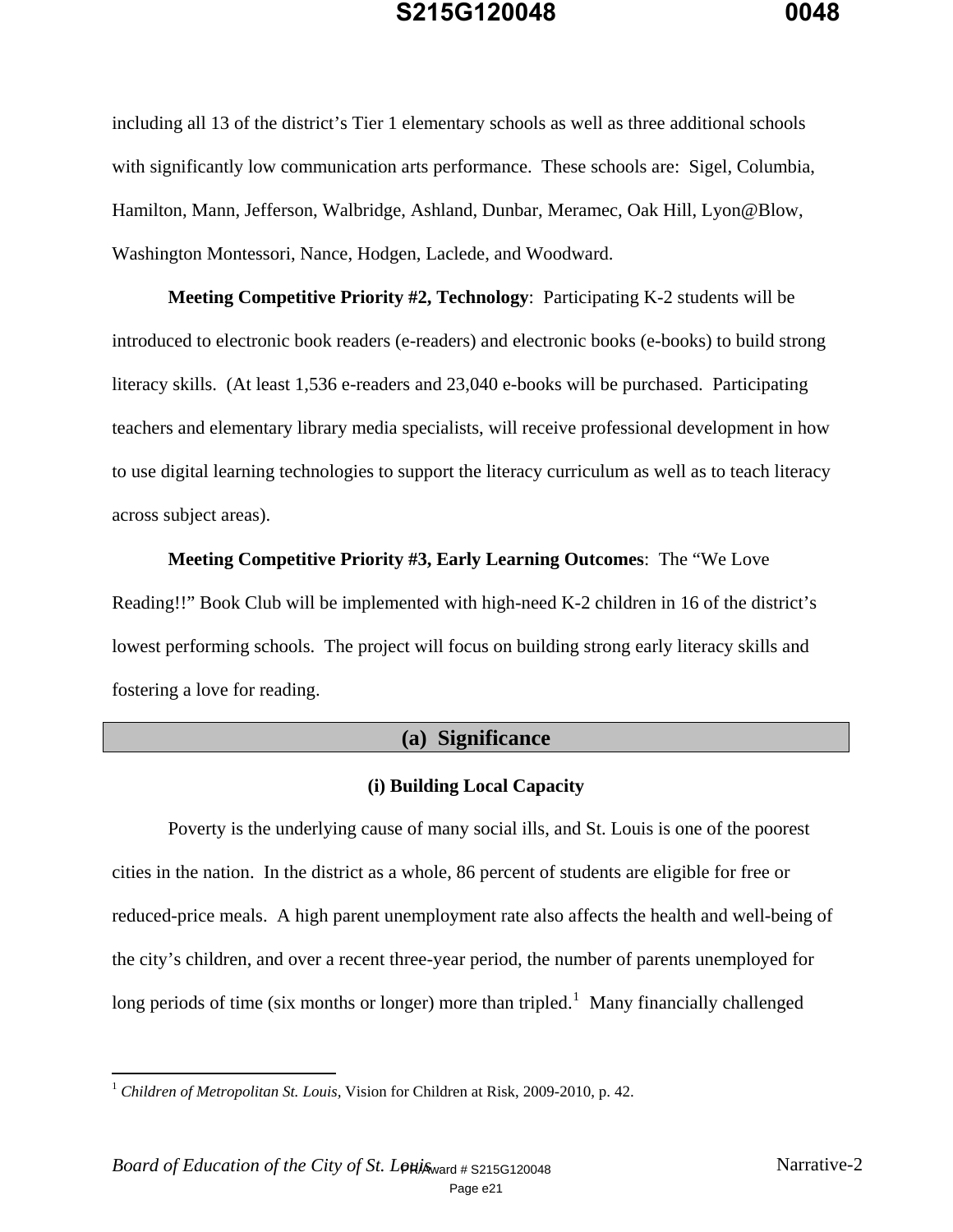parents have lower literacy levels, and many are either unable or unmotivated to serve as positive role models for high levels of learning and academic achievement.

Low-income children carry the heavy burdens of poverty with them into their schools and classrooms where they are at a high risk for educational failure. Many enter kindergarten without the early language and literacy skills they need to succeed in school and as a consequence, have great difficulty meeting the demands of the learning environment, falling further and further behind as they move through the grades. At  $3<sup>rd</sup>$  grade, where district students first encounter the mandated MAP (Missouri Assessment Program) tests, they are already significantly behind other  $3<sup>rd</sup>$  graders across Missouri, and they tend to fall further behind at each grade level. In 2011, district  $3<sup>rd</sup>$  graders scored more than 17 percentage points behind Missouri  $3<sup>rd</sup>$  graders in communication arts.<sup>2</sup> District 8<sup>th</sup> graders scored 26 percentage points behind.<sup>3</sup>

In response to this pressing need, the district has put into place a comprehensive literacy improvement plan that focuses on literacy infusion across content areas. The plan provides a robust approach to literacy development, including the use of academic language across disciplines, project-based learning, and an emphasis on non-fiction texts. Students will read challenging texts, reflect with peers on their meaning, and engage in high-level reading, writing, and thinking in all content areas. The literacy model is built on a solid theoretical framework to support teachers with practical applications of literacy instruction designed to enhance students' skills in reading, writing, speaking, and analytical thinking/reasoning.

 The "We Love Reading!!" Book Club, featuring 15 Book Club reading periods and 15 award-winning book titles, will build on and support the district's comprehensive approach to

 2 Missouri Department of Elementary and Secondary Education, School Statistics, *dese.mo.gov*.

 $3$  Ibid.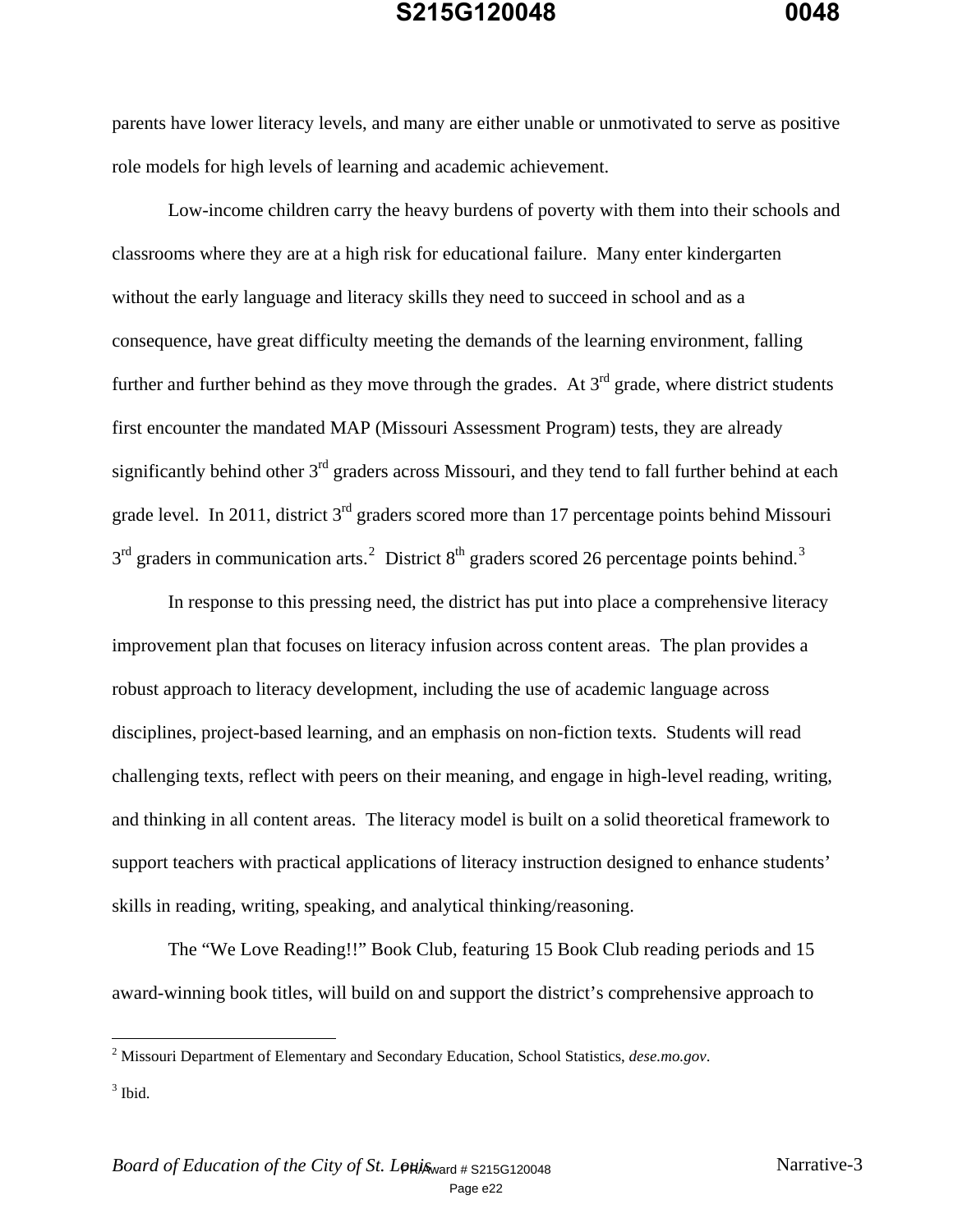literacy development. Furthermore, the project will build local capacity to maintain high levels of literacy among all of its young students in the following ways:

**(1) The "We Love Reading!!" Book Club will enable K-2 classroom teachers and elementary library media specialists to integrate digital learning technologies into their instructional programs**.

Through the project, each participating elementary library media center will be equipped with four classroom sets (24 in each set) of electronic book readers (e-readers). Each e-reader will be loaded with a wide-range of fiction and non-fiction electronic books (e-books) for each grade level K-2. One set will be available in the library media center; three classroom sets will be shared among K-2 classrooms. Approximately 1,536 e-books will be purchased for each school. E-readers will be stored in the library media center with the library media specialist responsible for storing and charging the readers each evening. In addition, three classroom sets of hardcopy books for each of 15 Book Club feature selections will be purchased for each school.

The e-readers and electronic learning resources will also be used by classroom teachers and library media specialists to teach or reinforce important pre-reading or reading skills such as phonemic awareness, phonics, fluency, vocabulary, and comprehension and to reinforce literacy skills across the curriculum. In addition to the fiction and non-fiction books acquired, 100 instructional e-books and applications will be purchased for each school (1,500 instructional ebooks and applications across the 16 participating elementary schools). The St. Louis Public Schools Foundation, through community donors, will contribute an additional 50 instructional ebooks and applications per school.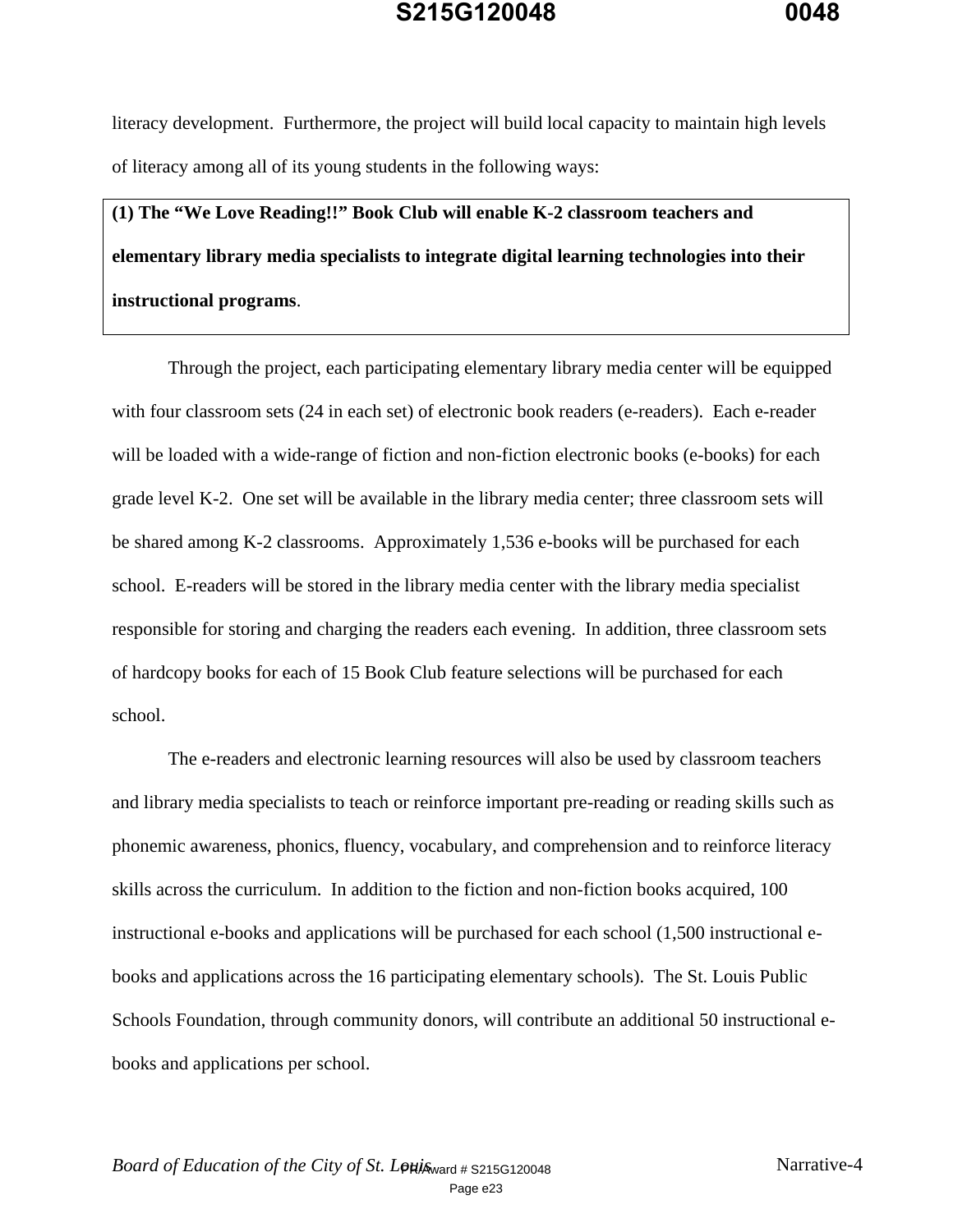Professional development for K-2 teachers and library media specialists on e-reader features and applications will be provided by the e-reader vendor. Training will be held in October, November, and December of 2012. Additional professional development focusing on a wide-range of instructional strategies for using e-readers to teach literacy skills will be provided by the district's communication arts supervisors.

**(2) Library collections at each of the 16 participating low-performing schools will be upgraded to Exemplary as defined by state library standards.** 

 The 23,040 e-books and 17,280 hardcopy books purchased through the project will enable the upgrade of library media center collections at each of the 16 library media centers to Exemplary as defined by state library standards. The Missouri Department of Elementary and Secondary Education currently ranks the district's library media centers in the  $8<sup>th</sup>$  percentile with regard to the currency and condition of its library collections.<sup>4</sup> Of 38 district elementary library media centers inventoried in 2012, 68 percent had collections rated below the Proficient level.

Strong research findings support the relationship between high quality library media center programs and student learning. A 2003 analysis of Missouri data conducted by Quantitative Resources<sup>5</sup> found that in Missouri "school library services exert a 10.6 percent statistically significant impact on student achievement." A 2005 Illinois study<sup>6</sup> found that: (1) schools with better-staffed libraries have more students who succeed on tests; (2) students that

 4 Missouri School Improvement Report, 2009.

<sup>&</sup>lt;sup>5</sup> "How School Library Media Center Services Affect Student Achievement," Missouri Department of Elementary and Secondary Education, 2003.

<sup>&</sup>lt;sup>6</sup> "Powerful Libraries Make Powerful Learners," Illinois School Library Media Association, 2005.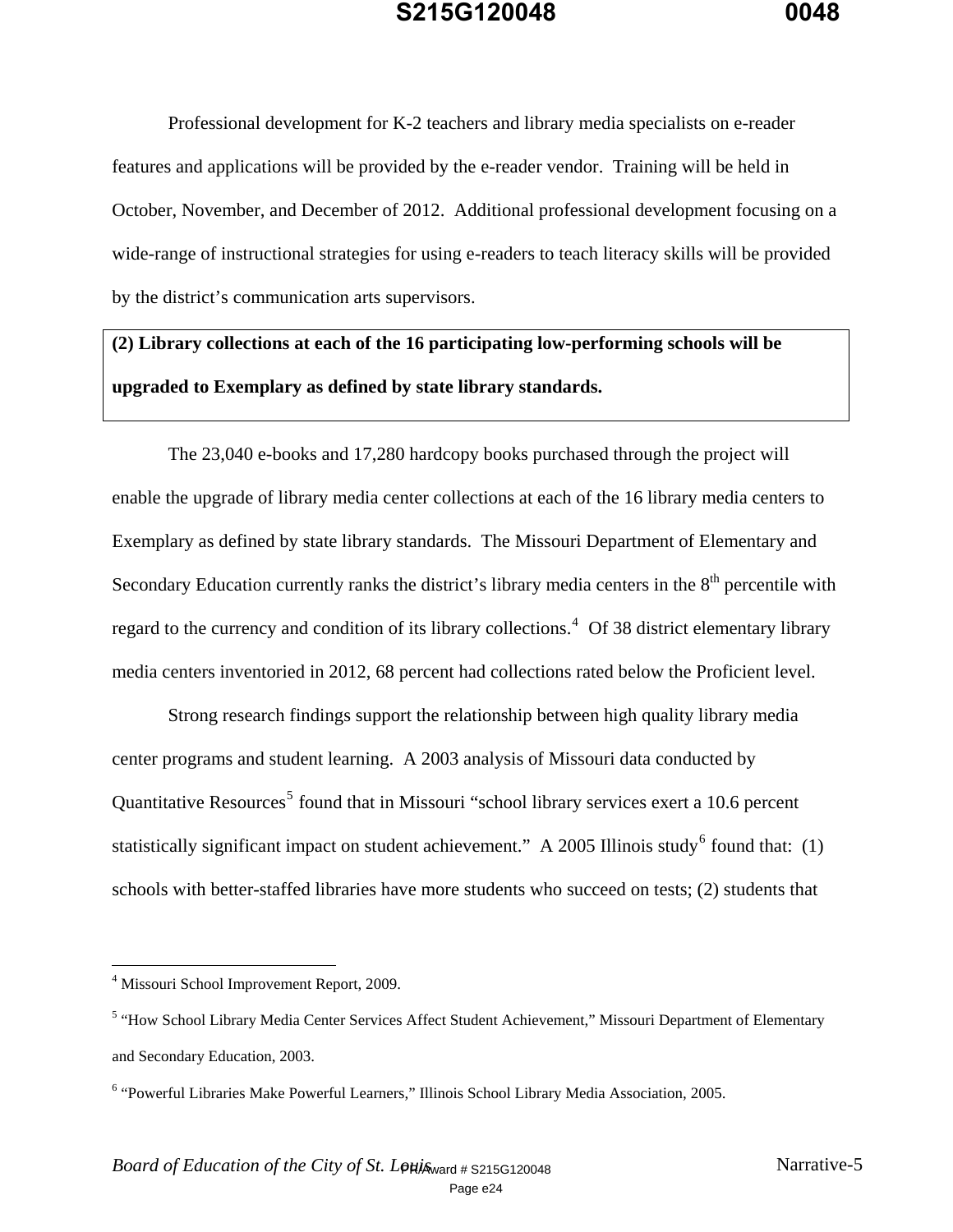visit the library more frequently receive improved reading and writing scores; and (3) students with access to larger, more current book collections achieve higher reading scores.

# **(3) The "We Love Reading!!" Book Club will greatly strengthen the school-home literacy connection.**

 "Parents play a critical role in the literacy development of their children. What parents believe, say, and do does make a difference."<sup>7</sup> Through an innovative parents as "storytellers" component, 640 parents will be trained to increase their involvement in, and support of, the literacy learning process. They will gain confidence in their ability to read aloud, learn how to bring award-winning stories alive for children, and master strategies for reinforcing important literacy skills. These parents will serve as the first cohort of trained parents who will support the literacy learning of their own children and others.

The parent training model will be institutionalized by the district through its new Parent University, housed in the district's Community Education Full Service Schools.

**(4) The project will help the district address the National Educational Technology Standards (NETS) developed by the International Society for Technology in Education, and the Standards for Technological Literacy developed by the International Technology Education Association.** 

 The National Educational Technology Standards (NETS), developed by the International Society for Technology and Education, are standards for learning, teaching, and leading in the digital age and are widely recognized and adopted worldwide. The NETS focuses on: improving higher-order thinking skills, such as problem solving, critical thinking, and creativity;

<sup>7</sup> Baker, L. "The Role of Parents in Motivating Struggling Readers," *Reading and Writing Quarterly*, 19: 87, 2003.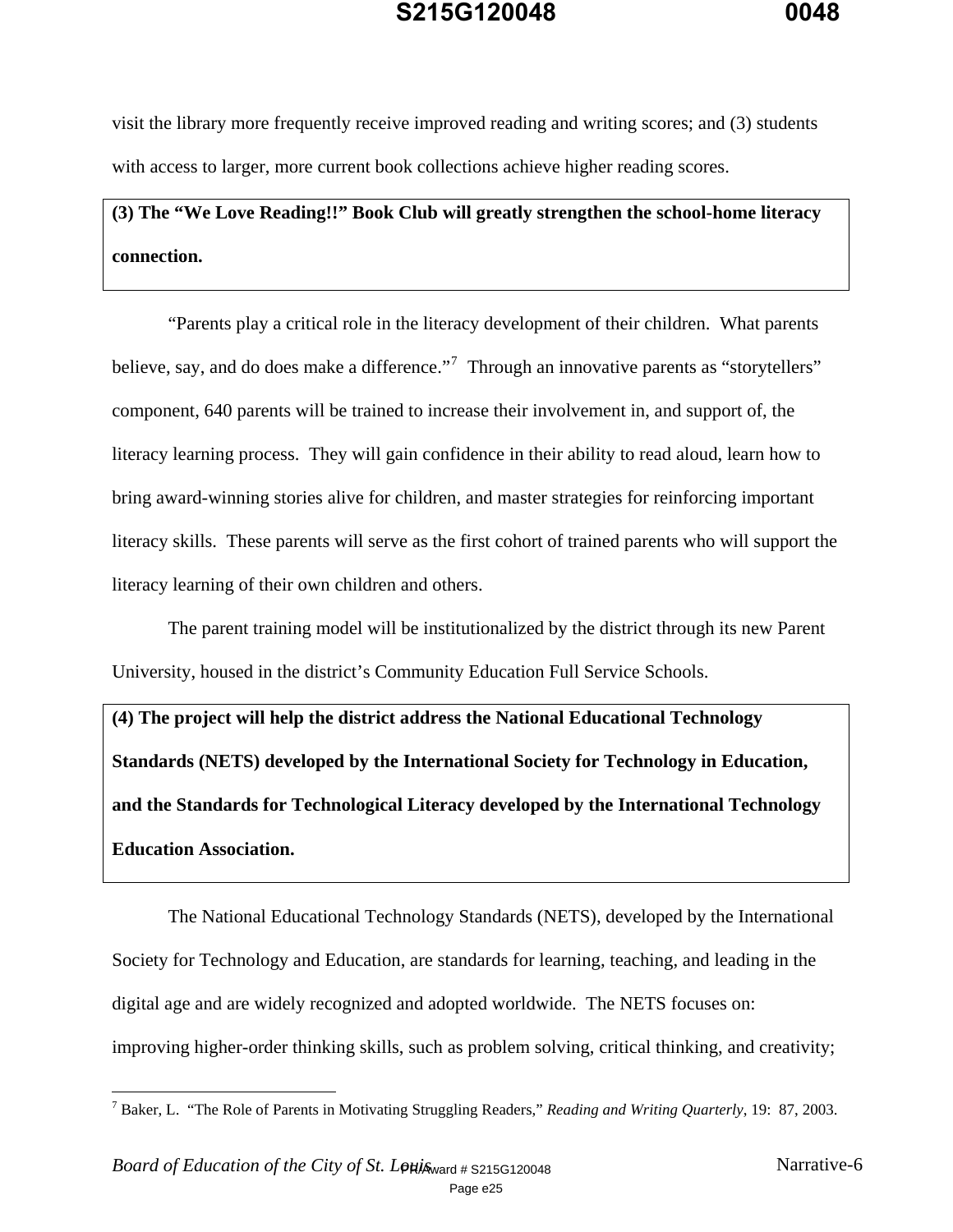preparing students for their future in a competitive global job market; designing studentcentered, project-based, and online learning environments; guiding systemic change in our schools to create digital places of learning; and inspiring digital age professional models for working, collaborating, and decision making.<sup>8</sup>

 The Standards for Technological Literacy, developed by the International Technology Education Association, represent a guide for educating students K-12 to use, manage, assess, and understand technology. $9$  For example, the standards suggest that students in K-2 understand the following: (a) The natural world and human-made world are different; and (b) All people use tools and techniques to help them do things.<sup>10</sup>

#### **(ii) Implementing Promising New Strategies**

# **(1) The "We Love Reading!!" Book Club will foster a love of reading and strengthen K-2 literacy skills through the application of digital learning technologies.**

 Through The "We Love Reading!!" Book Club, young readers will be introduced to digital learning technologies for reinforcing and learning new reading skills as well as for fostering a love for reading. K-2 students in each of 16 of the district's low-performing elementary schools will have access to four classroom sets of electronic readers (e-readers) loaded with hundreds of electronic books (e-books). Across the 16 participating schools, 96 classroom sets, or 1,536 e-readers, will be purchased. A careful study of the features and costs of various e-readers was conducted and the district has identified the *NOOK Color* (Barnes &

<sup>&</sup>lt;sup>8</sup> NETS Standards, International Society for Technology in Education, http://www.iste.org/standards.aspx.

<sup>9</sup> *Standards for Technological Literacy*, International Technology Education Association, 2007.

 $10$  Ibid., p. 24.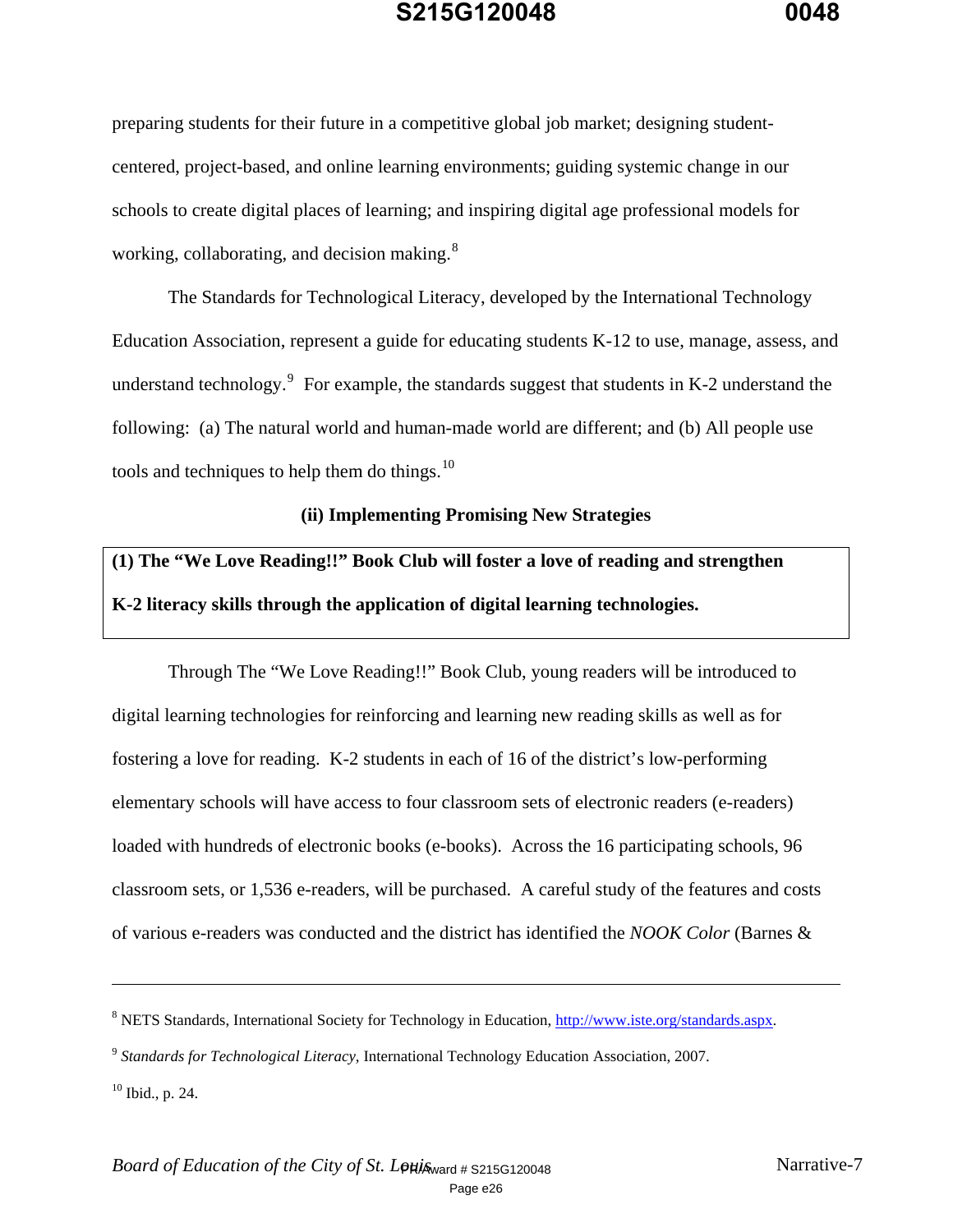Noble) as the e-reader with the most promising applications for this project. These features include the following:

- *NOOK Color* uses the most current digital technology to make reading more enjoyable and appealing.
- Students can quickly and easily look up any word with the built-in dictionary.
- Students can create notes, highlight, and bookmark specific passages.
- Students have access to more than 2 million books, newspapers, and interactive children's books.
- *NOOK Color* holds 5,000 titles and has an expandable memory up to 32GB.
- Every page read on a *NOOK Color* saves a piece of paper.
- *NOOK Color* is rated the "Best e-ink reader by CNET and "Ideal for Students."

While the large-scale use of e-readers in elementary schools is still relatively new, there is considerable research supporting their use. According to Lotta Larson, a teacher educator and researcher from Kansas State University, "e-books have the potential to unveil an array of new teaching and learning possibilities as traditional and new literacy skills are integrated in meaningful ways."11 A study conducted by Larson in a small K-12 school district in the Midwest suggests that "...using digital reading devices with  $2<sup>nd</sup>$  grade students promotes new literacy practices and extends connections between readers and text as engagement with and manipulating of text is made possible through electronic tools and features."<sup>12</sup> Furthermore,

<sup>&</sup>lt;sup>11</sup> Larson, Lotta C. "Digital Readers: The Next Chapter in E-Book Reading and Response," The Reading Teacher, 64(1), p. 15, 2010.

 $12$  Ibid, p. 17.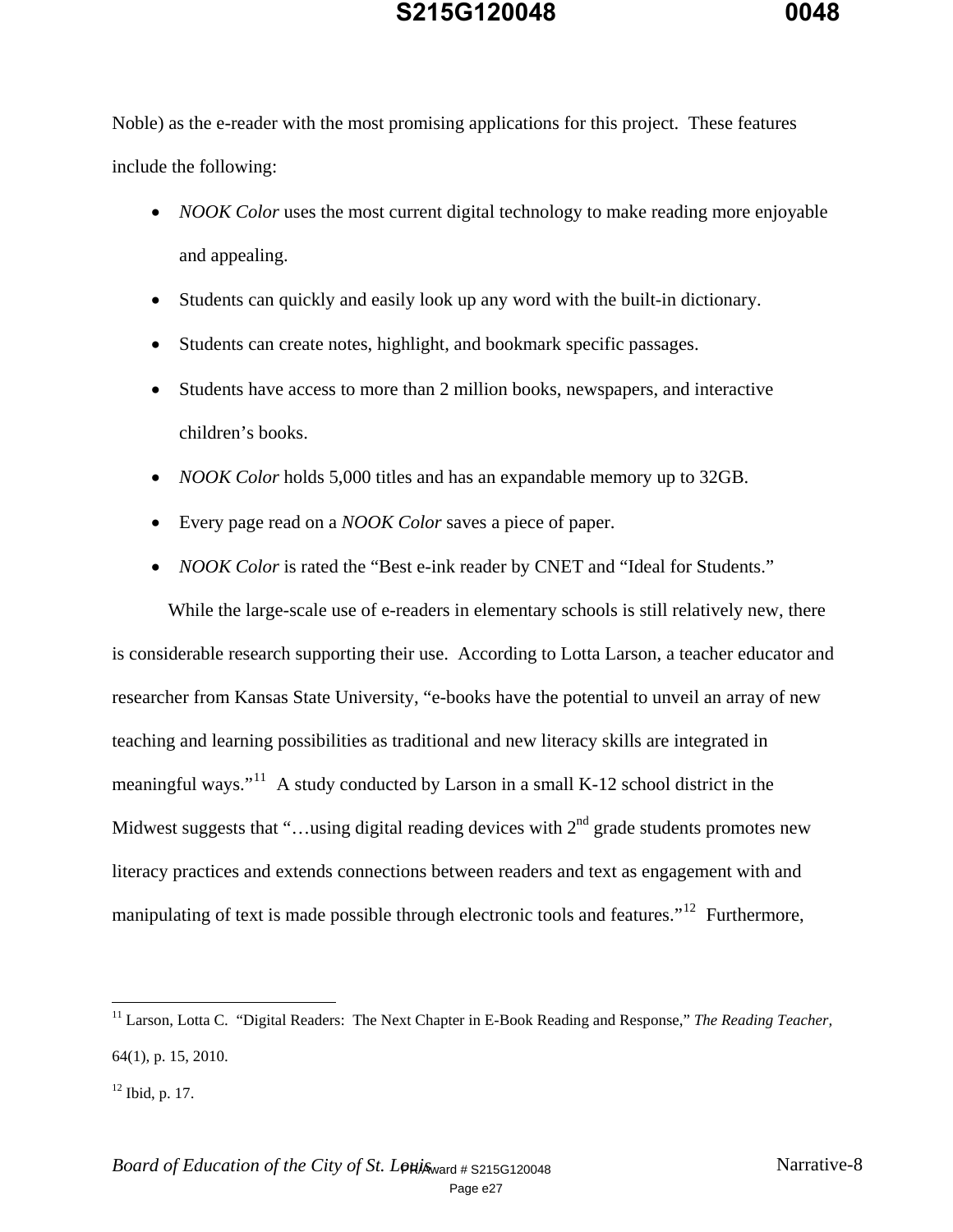participating  $2<sup>nd</sup>$  grade students consistently used their e-readers to adjust font size, access the built-in dictionary, and activate text-to-speech features."<sup>13</sup>

 A recent study supported by the U.S. Department of Education looked at the impact on learning of the PBS Kids educational gaming application (app), "Martha Speaks Dog Party." "The study found that after children had used the app every day for two weeks, the vocabulary of Title I children between three and seven years old improved by as much as 31 percent."<sup>14</sup>

 Shirley Grimshaw's research indicates that "…rich multimedia features such as audio narration, sound effects, and animations embedded into electronic books can very much help children improve their reading comprehension skill."15 A study by Maynard comparing the impact of electronic vs. printed text on learning found that "…those who used the electronic textbook did better on the comprehension tests than those who used the printed textbook."<sup>16</sup>

In a study of  $3<sup>rd</sup>$  graders conducted by Bruce Sowers, students were provided with an ereader loaded with *Webster's Concise Dictionary*, *Second Edition* and were also provided with a hardcopy version of the same dictionary. Results were recorded for speed and accuracy. While the test results were mixed, one thing was evident—"every student who used the e-book loved it.

 $\overline{a}$ 

http://www.scholastic.com/browse/article.jsp?id=3754742.

*Technology*, 38(4), p. 584. Reported in Chau, Michelle. "The Effects of Electronic Books Designed for Children in

 $13$  Ibid., p. 19.

<sup>&</sup>lt;sup>14</sup> Wylie, Jonathan. "Mobile Learning Technologies for 21<sup>st</sup> Century Classrooms," *Scholastic*,

<sup>15</sup> Grimshaw, S. Electronic Books: Children's Reading and Comprehension," *British Journal of Educational* 

Education," *Scroll: Essays on the Design of Electronic Text*, University of Toronto, 2008.

<sup>&</sup>lt;sup>16</sup> Maynard, S. "Can Electronic Textbooks Help Children to Learn?" *The Electronic Library*, 23(1), p. 103, 2005.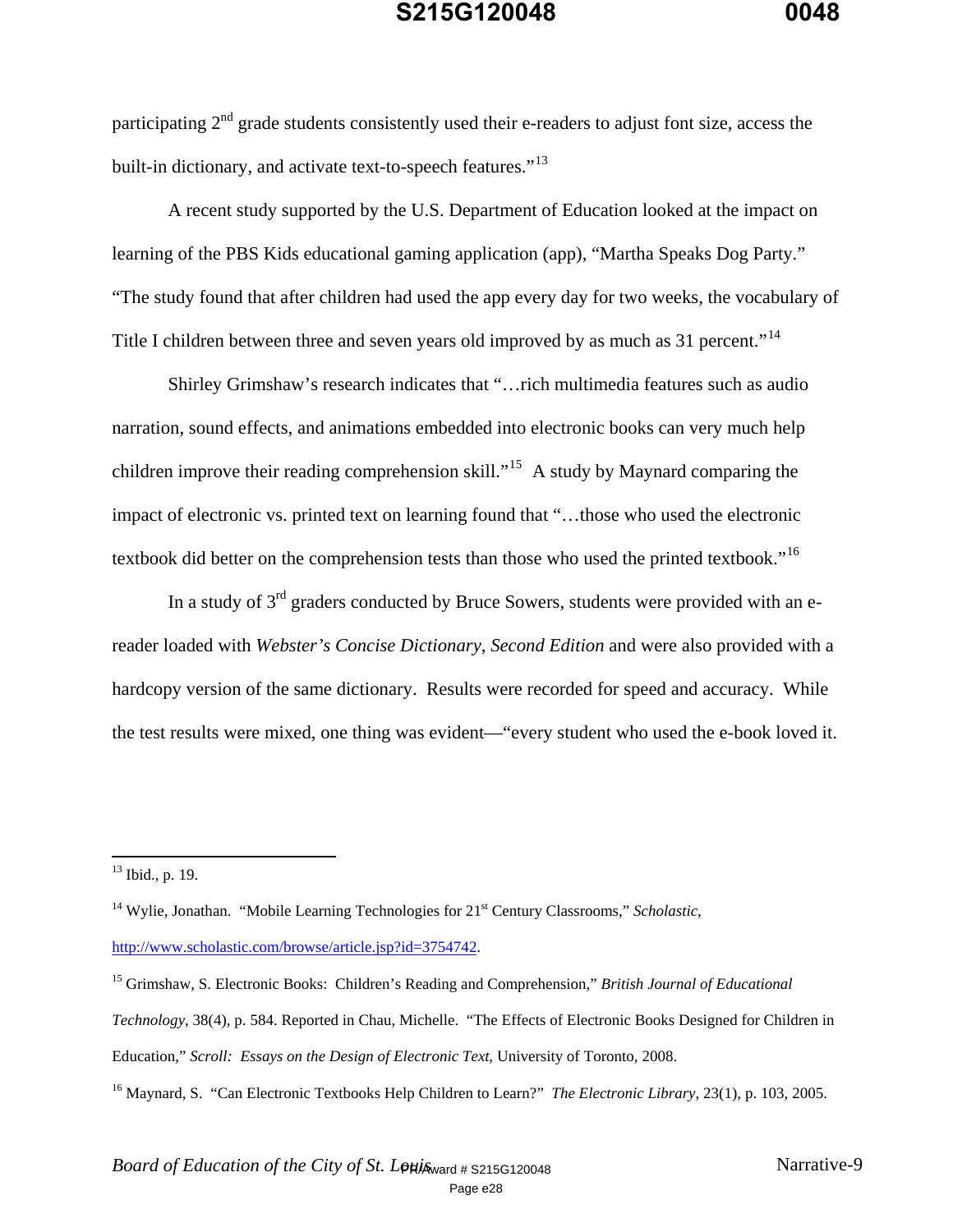It was new, different, and fun,"<sup>17</sup> providing strong support for e-readers as motivational supports for the instructional program.

# **(2) The project will greatly strengthen the home-school connection through an innovative parents as "storytellers" component.**

 The project will implement a promising strategy for engaging parents in the learning process and helping them become literacy role models for their children. Six-hundred-forty parents, 40 from each of 16 participating schools, will be trained as "storytellers" who can read aloud to children with confidence and bring award-winning stories alive for them. The project model was successfully pilot tested in the district through a small grant from the Barbara Bush Foundation. Using parents as "storytellers" proved to be an innovative and exciting way to get parents engaged in reading to their own children and to others in the schools and community.

 Researchers and practitioners across the board agree that parent and family involvement can make a difference in a child's education, and the research base on family involvement consistently reports high correlations between parent involvement and student achievement.<sup>18</sup> All too often, however, "educators tend to treat parents and families as bystanders rather than as partners, and often overlook their strengths and their capacity to transform public education."<sup>19</sup> According to the Carnegie Foundation for the Advancement of Teaching, one of five essential supports for school improvement is strong parent-community-school ties. "The quality of these ties links directly to students' motivation and school participation and can provide a critical

1

<sup>17</sup> Sowers, Bruce. "E-book in the Classroom – Pass or Fail?" In *E-ink*, 2008.

<sup>&</sup>lt;sup>18</sup> "Beyond Random Acts: Family, School, and Community Engagement as an Integral Part of Education Reform," The National Policy Forum for Family, School, and Community Engagement.

 $19$  Ibid, p. 2.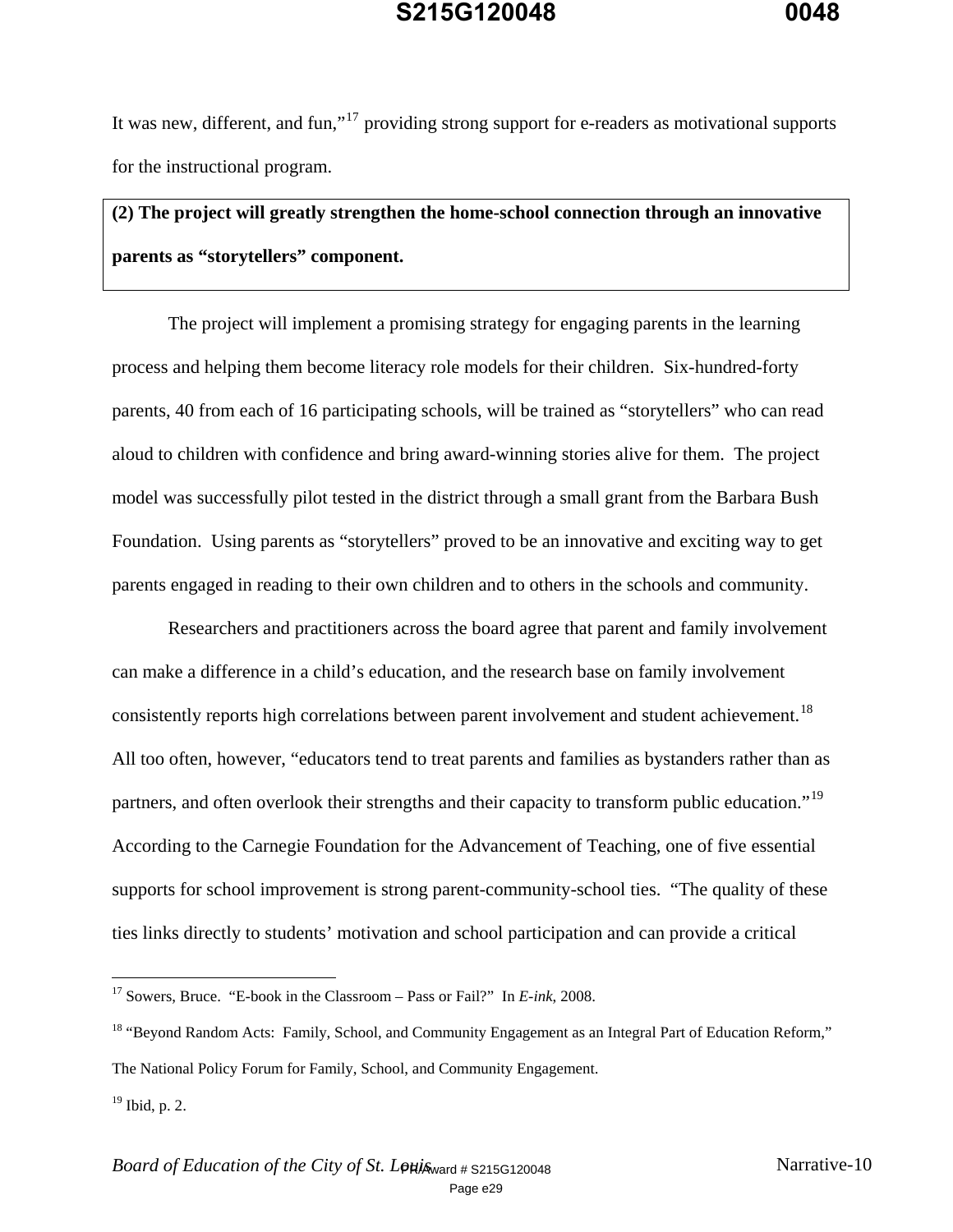resource for classrooms."20 Researchers at the Southwest Education Development Laboratory report the following benefits of effective family engagement: higher grades and test scores; more classes passed; better attendance; better social skills and improved behavior at home and at school; easier adaptation to school; and increased likelihood of high school graduation and attendance at postsecondary education.<sup>21</sup>

 In a review of research on parental roles in supporting literacy achievement, Professor Linda Baker of the University of Maryland concluded the following: "Children whose early encounters with literacy are enjoyable are more likely to develop a predisposition to read frequently and broadly in subsequent years. This in turn improves their reading achievement."<sup>22</sup> Furthermore, according to Baker, "The beliefs held by children's parents about the purposes of reading and how children learn to read relate to children's motivations for reading. Parents who believe that reading is a source of entertainment have children with more positive views about reading than parents who emphasize the skills aspect of learning to read."

 In addition to "storytelling," parent training will focus on how parents can reinforce important reading skills. Training materials will include the *Shining Stars* booklets for parents developed by the National Institute for Literacy. These booklets provide checklists for parents of toddlers through 3<sup>rd</sup> graders of the literacy skills their children should be mastering at each level and hints for how to help them succeed.

<sup>20</sup> Bryk, Anthony S. "Organizing Schools for Improvement," *Kappan*, Volume 91, Number 7, April 2010.

<sup>&</sup>lt;sup>21</sup> Henderson, A.L., and Mapp, K.T. "A New Wave of Evidence: The Impact of School, Family, and Community Connections on Student Achievement," Southwest Education Development Laboratory, Austin, TX, 2002.  $^{22}$  Baker, p. 101.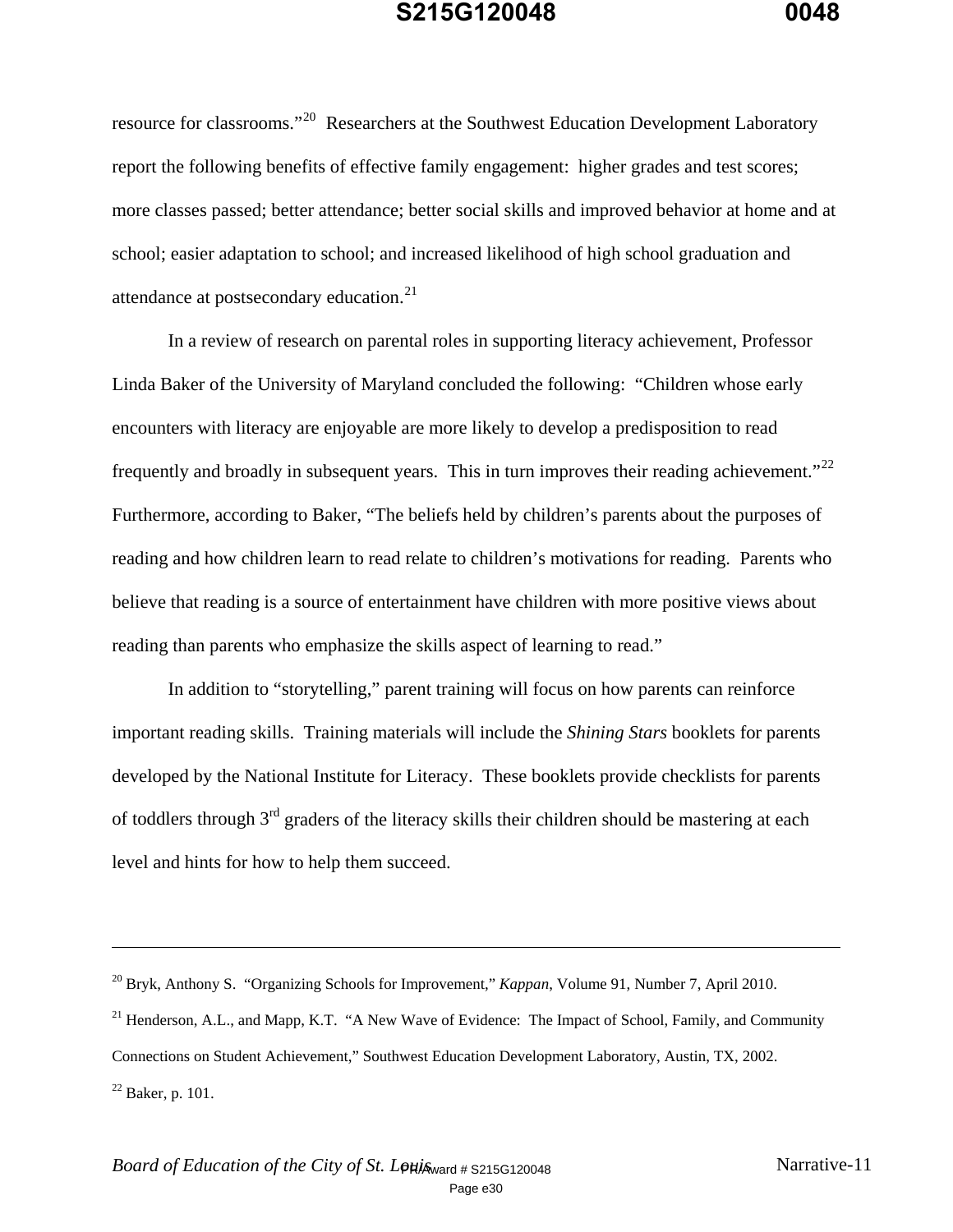### **(b) Quality of Project Design**

#### **(i) Project Goals, Objectives, Activities, and Outcomes**

The project's overarching goal is to increase literacy skills for K-2 children attending 16 of the district's lowest performing schools. More specifically the project will:

- 1. Integrate digital learning technologies into the literacy curriculum.
- 2. Upgrade library media center collections in the district's 16 lowest performing schools to Exemplary as defined by state library standards.
- 3. Increase the extent to which parents are actively involved in the literacy learning process and model a love for reading for their own children and others.
- 4. Build a strong collaborative relationship with the Saint Louis Public Library in order to reinforce and extend school-based literacy activities.
- 5. Develop a K-2 model that can be adopted or adapted by others.

Project activities will include the following:

#### **The "We Love Reading!!" Book Club**

The "We Love Reading!!" Book Club will serve as the organizing centerpiece for the project. The Book Club will be implemented in the district's 16 lowest performing elementary schools, including all 13 of the district's Tier 1 elementary schools as well as three additional schools will significantly low communication arts scores last year. These schools serve children with the lowest levels of literacy achievement in the district. The "We Love Reading!!" Book Club will meet four times each month—twice in the school library media center, under the direction of the library media specialist, and twice in the classroom, under the direction of the classroom teacher and with assistance from trained parent volunteers. Each K-2 classroom will have its own Book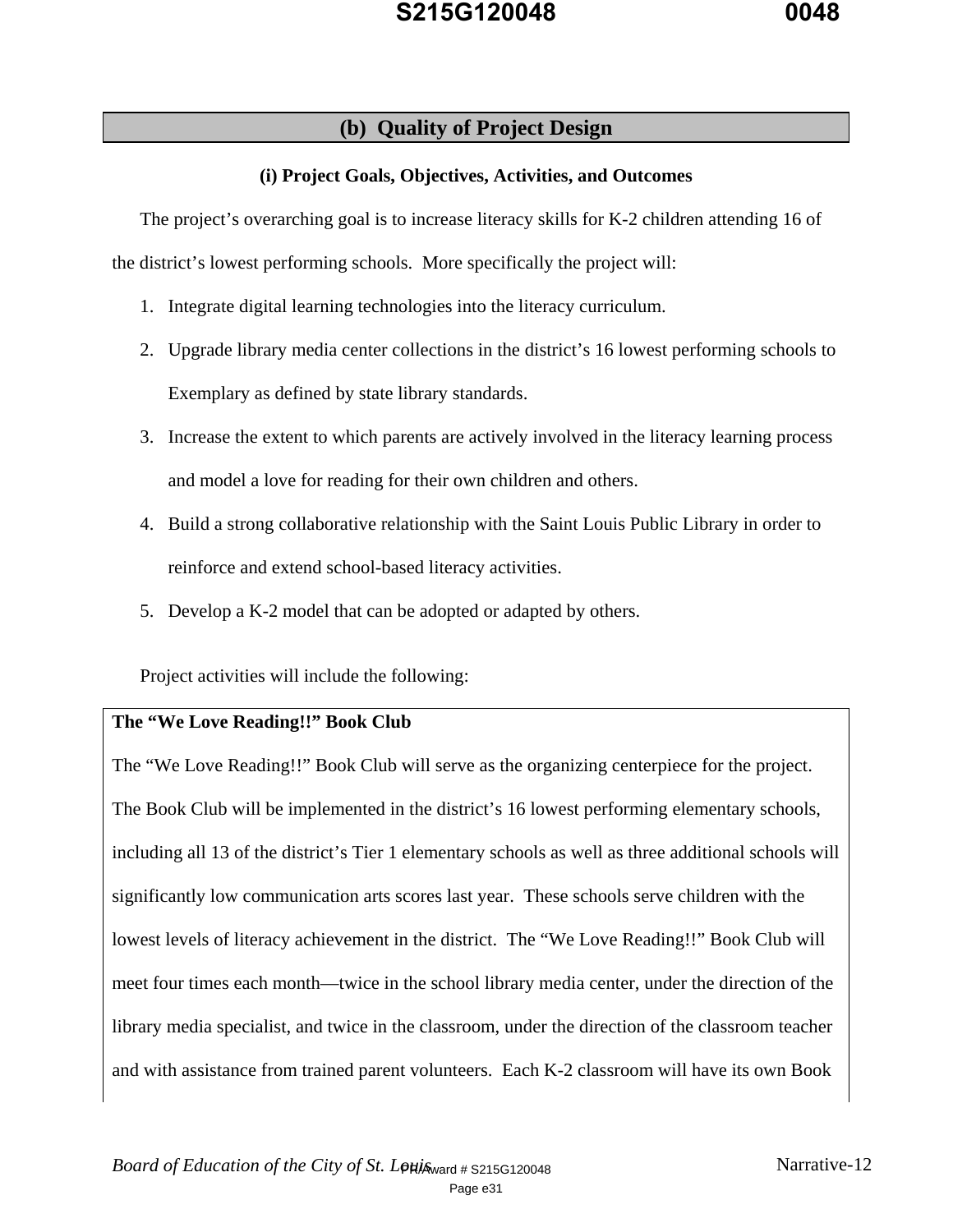Club meetings, with common monthly book club titles for each grade level across participating schools. Feature titles will be selected by an eight-member committee made up of K-2 library media specialists, K-2 classroom teachers, and children's librarians from the Saint Louis Public Library. Each monthly selection will be introduced by the library media specialist in the library media center. The second Book Club meeting each month will occur in the classroom, with the teacher providing a structured pre-reading or reading activity using the monthly selection for content. A third session will involve trained parent storytellers re-reading the monthly selection to children in the library media center, highlighting and reinforcing specific reading skills such as phonemic awareness, comprehension, or listening skills. The last monthly session will occur in the classroom and will involve children in writing or illustrating brief book reports.

#### **Expanding and Upgrading School Library Book Collections**

In order to upgrade collections in each library media center, and in support of Book Club activities, each participating elementary library media center will be equipped with four classroom sets of e-readers (24 readers each), and each reader will be loaded with the feature Book Club selections as well as a wide-range of other e-books for each grade level. One classroom set will be used in the library media center. Three classroom sets will be shared among K-2 classroom teachers. Approximately 1,536 e-books will be purchased for each school. Because each e-book can be loaded on to five e-readers, this yields 7,680 e-books per school. In addition, three classroom sets of hardcopy books for each Book Club selection will be purchased for each school. While students won't be able to take the e-readers home, the hardcopy books will be available for children to check out from their classrooms or library media centers. Therefore, a total of 8,280 new fiction and non-fiction e-books and traditional books per school will be acquired. These resources will enable participating library media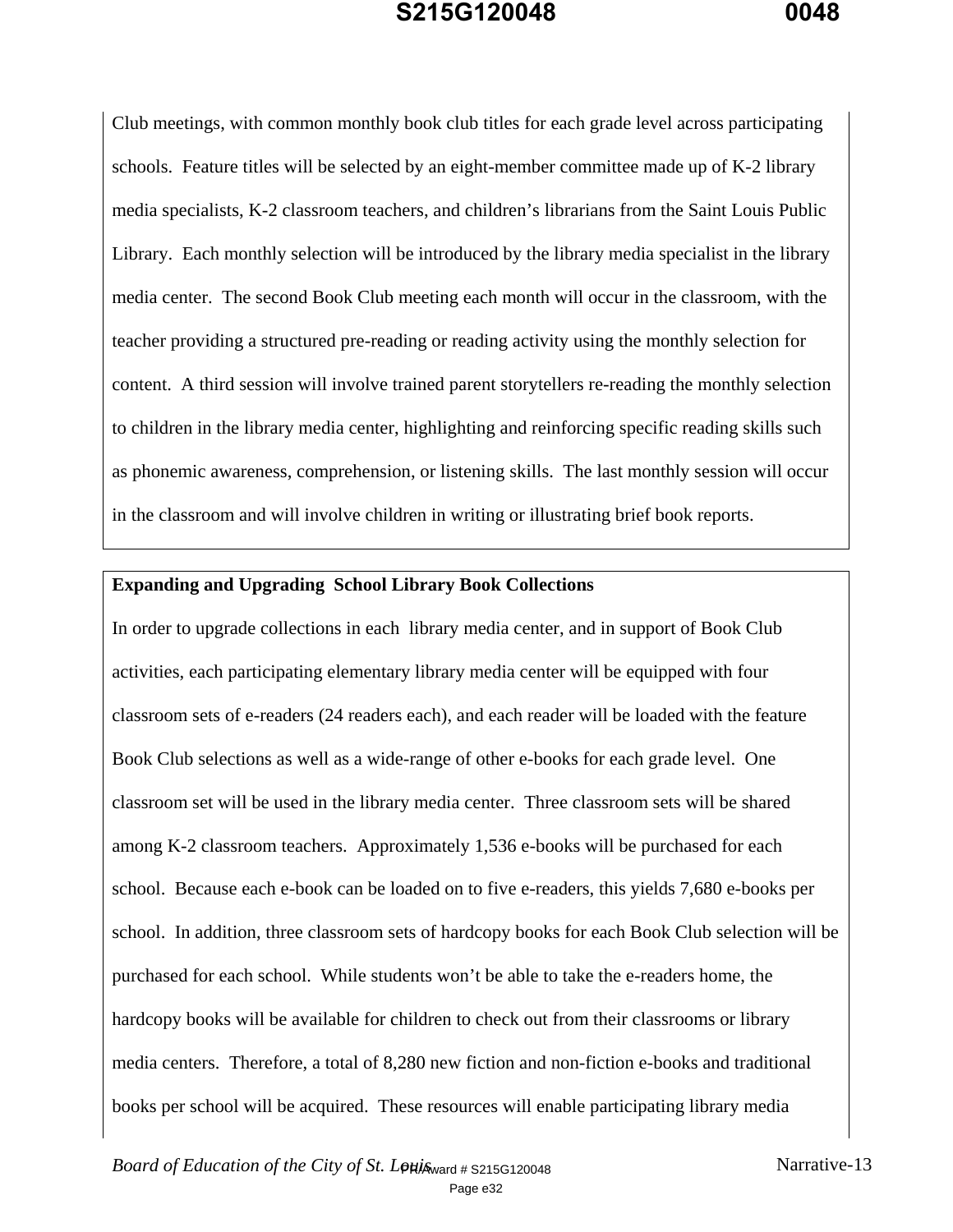centers to upgrade their library collections to Exemplary as defined by state library standards. Ereaders will be stored in the library media center with the library media specialist responsible for storing and charging the readers each evening.

#### **Integrating Digital Technologies Into the Literacy Curriculum**

In addition to supporting Book Club activities, the e-readers and electronic learning resources will be used by classroom teachers and library media specialists to teach or reinforce important pre-reading or reading skills such as phonemic awareness, phonics, fluency, vocabulary, and comprehension and to teach literacy across subject areas. Fifty instructional e-books and applications will be purchased for each school (800 instructional e-books across the 16 participating elementary schools). The St. Louis Public Schools Foundation, through community donors, will contribute an additional 50 instructional e-books and applications per school.

#### **Professional Development for Teachers and Librarians**

Professional development for K-2 teachers and library media specialists on e-reader features and applications will be provided at no cost to the project by the e-reader vendor. Professional development sessions will be held in October, November, and December of 2012. Additional professional development focusing on a wide-range of instructional strategies and materials for using e-readers to teach literacy skills across the curriculum will be provided by the district's communication arts supervisors. Four sessions per school will be held over the two-year project period.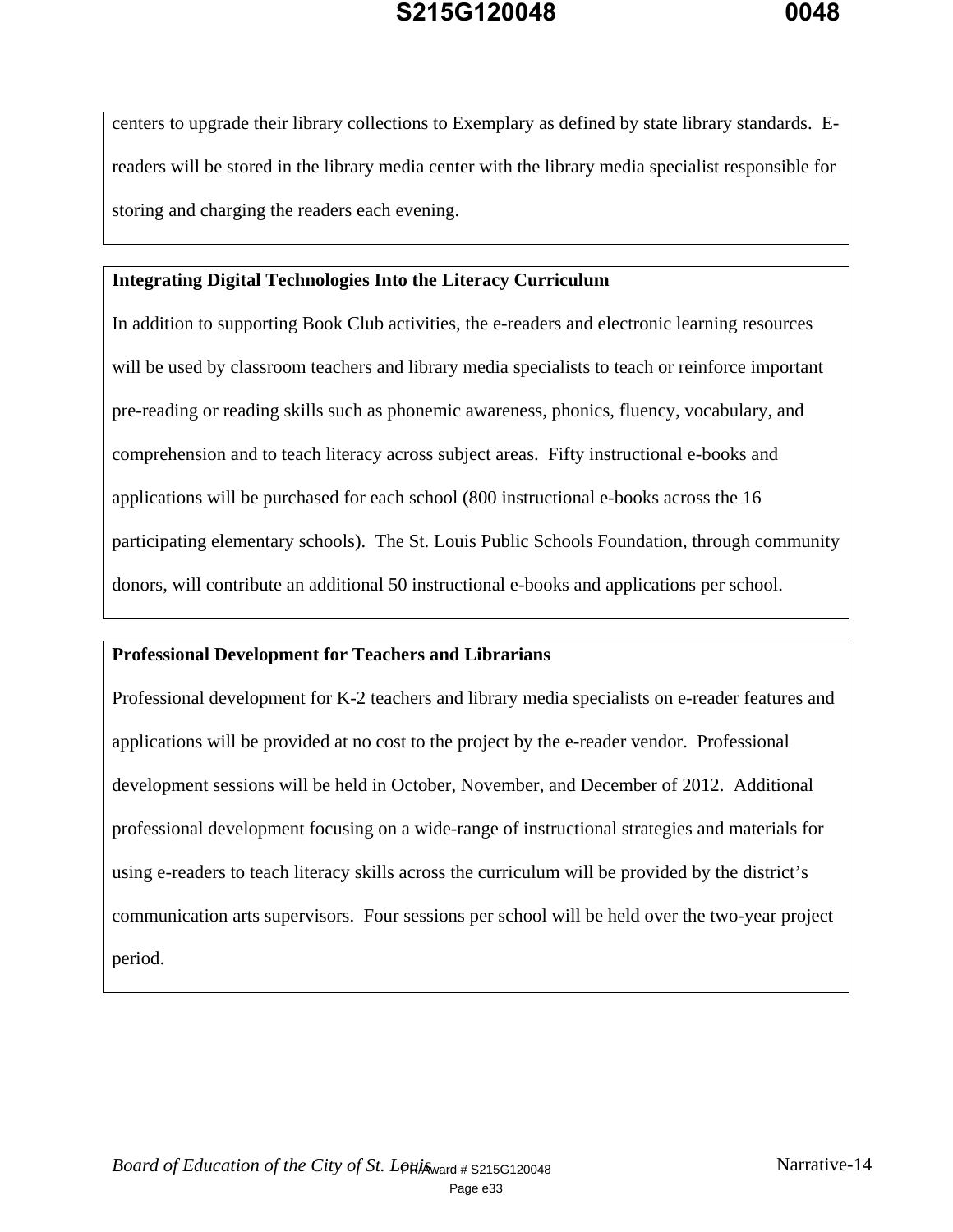#### **Parents as Trained "Storytellers**"

K-2 parents will serve as trained "storytellers" within their families, in the classroom, and in school and community libraries. They will gain confidence in their ability to read aloud, learn how to bring award-winning stories alive for children, and master strategies for reinforcing important literacy skills. Forty K-2 parents from each participating elementary school will be trained through the district's new Parent University, housed in each of the district's Community Education Full Service Schools. Parents will attend three, two-hour training sessions and complete a brief practicum supervised by library media specialists. Experienced literacy specialists will provide the training. One session will feature a local storyteller demonstrating how reading can be enhanced with gestures, facial expressions, and intonation. The district will support refreshments for each parent training session.

#### **Family Literacy Circles at the Saint Louis Public Library**

Quarterly "We Love Reading!!" family literacy circles featuring one or more Book Club selections will be held evenings at each of the 13 branches of the Saint Louis Public Library. Each literacy circle will feature trained parent "storytellers" and a family-centered literacy activity provided by a Saint Louis Public Library children's librarian. One session each year at each branch library will feature a professional storyteller.

#### **Model Development and Dissemination**

The project will be carefully evaluated to identify its strengths and weaknesses. The model will be refined, and a brief project implementation guide will be developed to assist others interested in adopting or adapting the project model.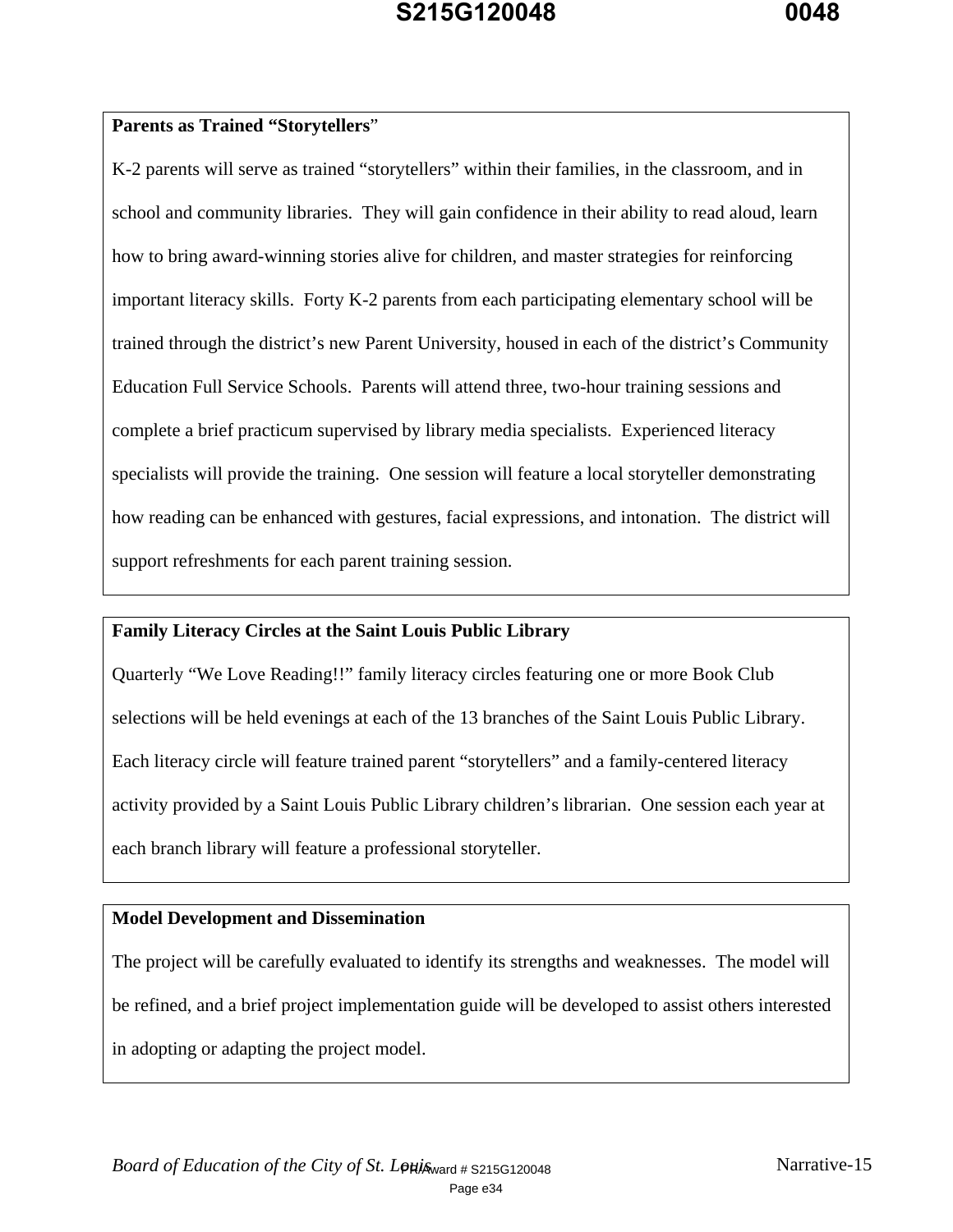#### **(ii) Coordination With Related Efforts and Resources**

(1) The "We Love Reading!!" Book Club will reinforce and dovetail with the district's literacy improvement plan by focusing on the reinforcement of pre-reading and reading skills, featuring non-fiction as well as fiction books, and providing teachers with strategies for teaching literacy across the curriculum.

(2) The project will serve as an introduction to digital learning technologies for many K-2 students and will be an advance organizer for  $3<sup>rd</sup>$  grade, where all students will be introduced to and have access to an *iPad* to support their learning.

(3) Project training for parents will reinforce a district-wide initiative to educate all parents about the Common Core Standards for language arts and mathematics.

(4) The parent training component will be coordinated through the district's Title I family specialist program, providing a staff person in each school for whom strengthening the homeschool connection is his or her first priority.

#### **(iii) Comprehensive Effort to Improve Teaching and Learning**

 Under the leadership of a new Academic Officer, Dr. Nicole Williams, the district has refined its "theory of action for improvement," key areas of focus, and key levers for improvement. The theory holds that if the district: aligns resources (human and fiscal) strategically to develop and support effective, high-quality school leaders and teaching staff; provides targeted support to schools and implements clear standards and data-driven processes for accountability; implements high-quality, robust professional development linked to improving student learning; designs and delivers a uniform, rigorous district-wide core curriculum preK-12; and aligns systemic processes and targeted support for continuous school improvement; then it will realize statistically significant improvements in student achievement.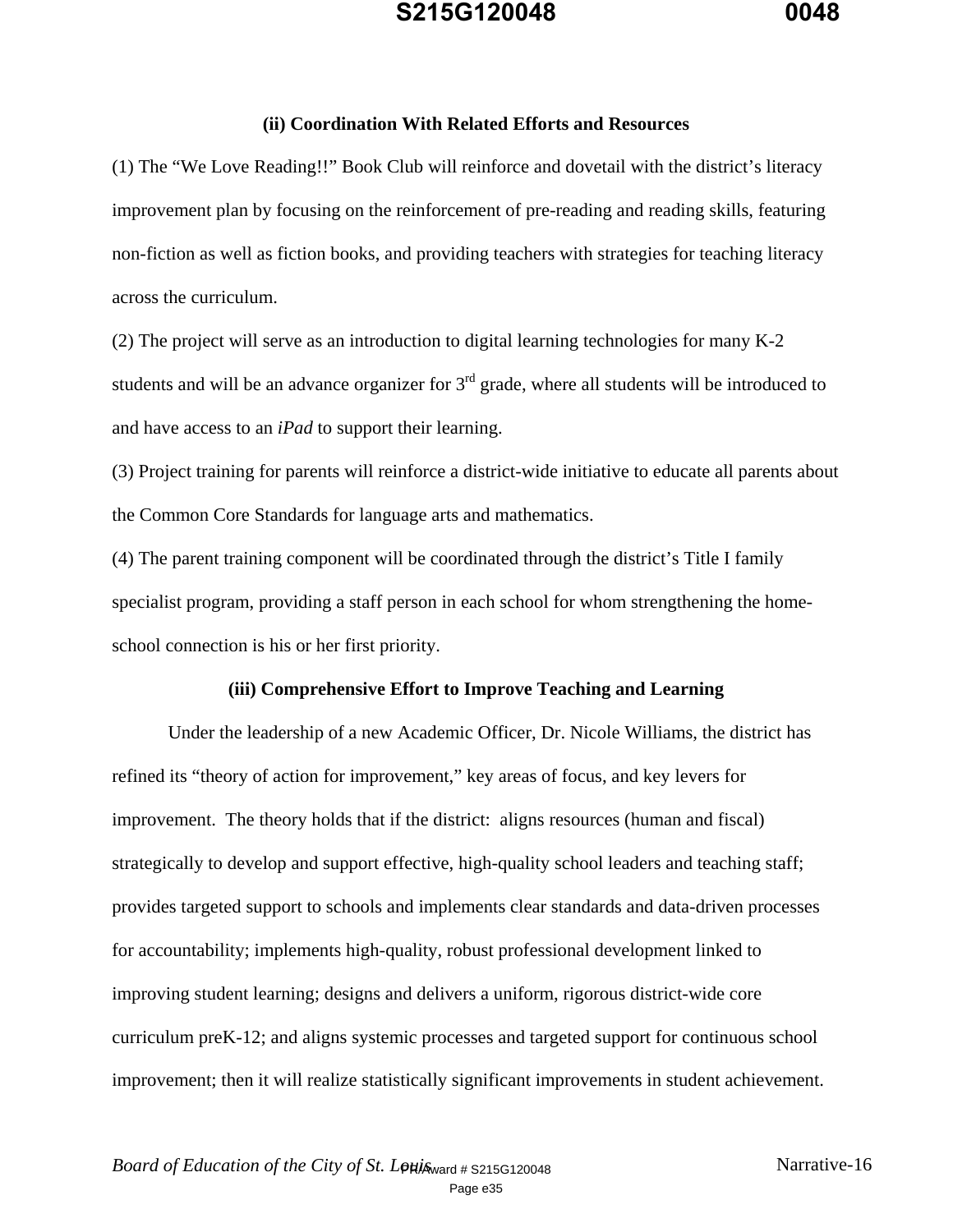#### **(iv) Performance Feedback and Continuous Improvement**

The project will use evaluation data to make periodic refinements in project strategy and ensure the project is meeting its goals and objectives. The project's external evaluator, in collaboration with district evaluation staff, will summarize evaluation data on a quarterly basis for review by the project leadership team.

### **(c) Quality of Project Services**

#### **(i) Ensuring Equal Access**

 Project services will be available and accessible to all K-2 students in participating schools including students with special needs. A focused effort will be made to address the needs of students from immigrant families with limited English proficiency. Several of the project schools serve large numbers of refugees and other immigrants representing 50 countries and 58 different languages. These students and their families will be integrated into project activities, in consultation with the English for Speakers of Other Languages (ESOL) Program.

#### **(ii) Meeting the Needs of Project Students**

Project strategies are designed to meet the needs of participating students.

(1) Low-income students are less likely to have access to digital technologies at home. The project will serve as a good foundation for more intense technology-based learning that starts in  $3<sup>rd</sup>$  grade, when all students have access to an *iPad* to support their learning.

(2) The project's main focus is to help ensure that children enter the  $3<sup>rd</sup>$  grade with strong reading skills. In 2011, district  $3<sup>rd</sup>$  graders scored more than 17 percentage points behind Missouri 3<sup>rd</sup> graders in communication arts. Extensive reading experiences using e-readers and e-books, and skill reinforcement by classroom teachers, library media specialists, and parents, are expected to have a significant impact on their reading scores.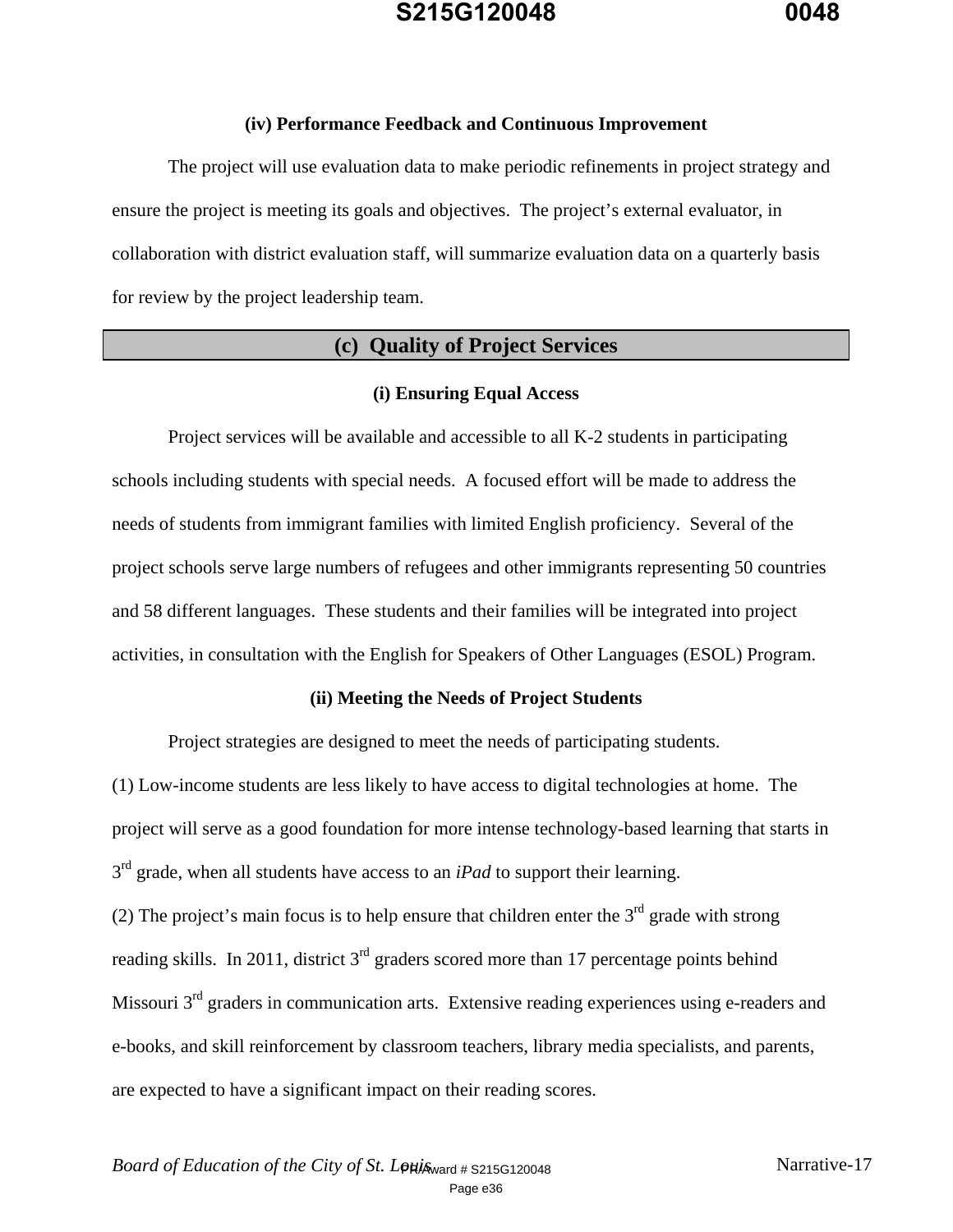(3) The project also focuses on strengthening the home-school connection. Many low-income parents, including those from participating schools, lack the knowledge, skills, and for some, the motivation, to serve as positive role models for academic achievement. Research has shown that parental involvement and support are highly correlated with student success. The project will implement a parent training component designed to address this critical connection.

#### **(iii) Providing High-quality and Intensive Professional Development**

 The project will provide professional development for classroom teachers, library media specialists, and parents. Classroom teachers and library media specialists will receive indepth training on the *NOOK Color* and its features and applications. This training will be provided at no cost to the project by the vendor. Training will occur in the first three months of the project. Teachers and library media specialists will also receive eight hours of training provided by district communication arts supervisors focusing on the use of the *NOOK Color* and related electronic teaching resources to teach literacy across the curriculum. Sessions will be provided at each school site, with lesson modeling provided by the communication arts supervisors.

 Parents will also be trained, in three two-hour sessions, as "storytellers" and literacy coaches. The training will be conducted by literacy specialists and will encompass storytelling and literacy coaching skills. Over the two-year project period, 640 parents will be trained.

#### **(d) Adequacy of Resources**

#### **(i) Costs are Reasonable in Relation to Project Design and Significance**

 Eighty-three (83) percent of the project budget is devoted to the acquisition of highquality fiction and non-fiction electronic and hardcopy books designed to bring participating elementary library media centers up to the Exemplary standard. The remaining 26 percent of the budget will support the costs of project coordination, professional development, parent training,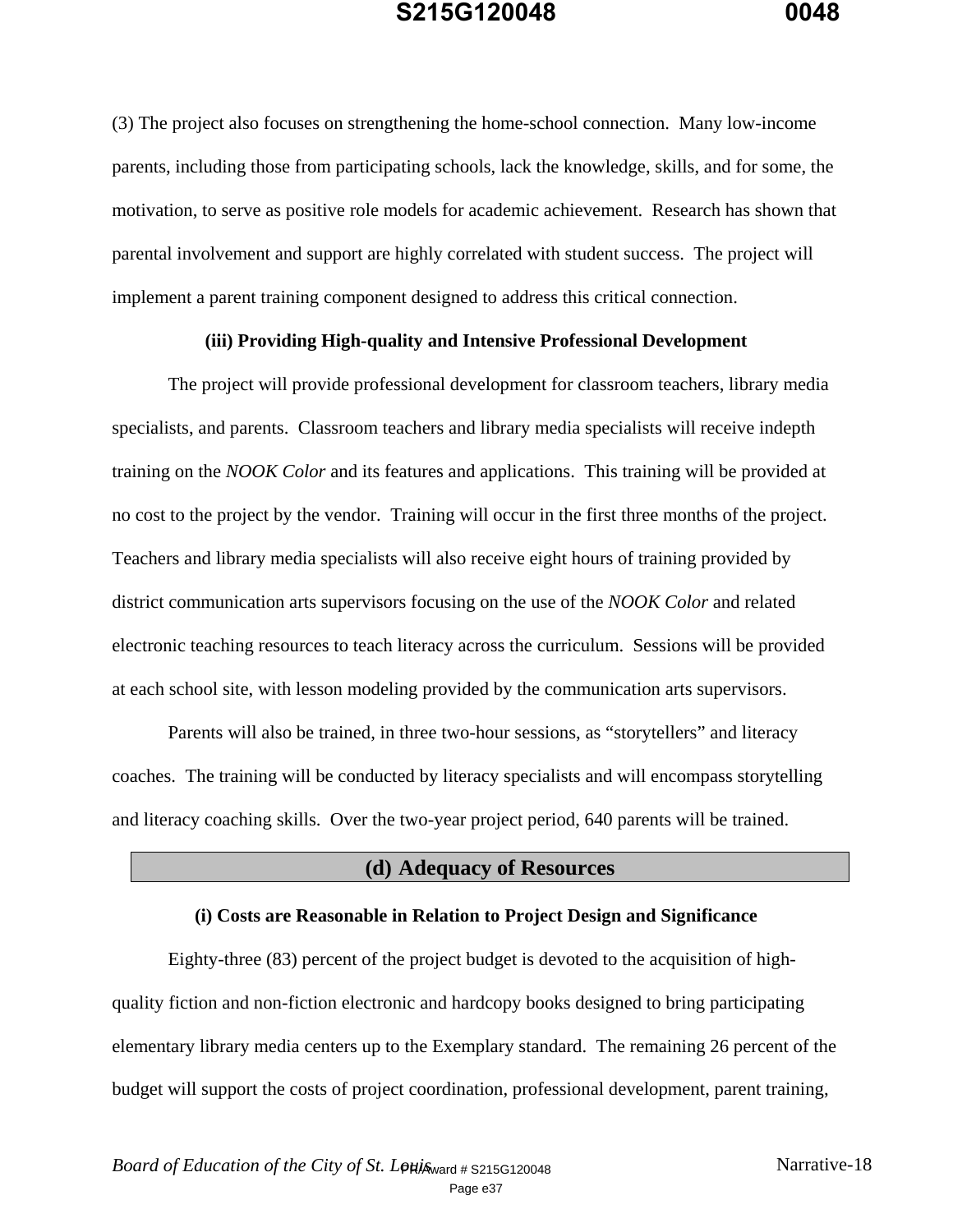and project evaluation. The project is expected to be self-sustaining after the initial two-year development period.

#### **(ii) Costs Are Reasonable in Relation to Number Served and Anticipated Outcomes**

Project costs are quite reasonable. Approximately 2,800 K-2 students will be impacted during the two-year project period at per student, with no further costs for implementation required in Year 3 and beyond. E-readers and books with be in place, teachers and library media specialists will be trained, and parent training will be incorporated into training programs offered through the Parent University. The Saint Louis Public Library will continue to support family literacy circles.

#### **(e) Quality of the Management Plan**

#### **(i) Achieving the Objectives of the Project On Time and Within Budget**

 The project will be administered by the district's division of Curriculum and Instruction, with Executive Director Sheila Smith-Anderson serving as project director. (Smith-Anderson's time will be contributed by the district.) Communication Arts Supervisor, Cathy Cassy, will serve as project coordinator, with responsibility for day-to-day project coordination. (Cassy's time will also be contributed by the district.) A team of three elementary library media specialists and three K-2 teachers will serve as a coordination support team and the project's direct link to elementary classrooms and library media centers. An eight-member book selection committee made up of the coordination support team and two children's librarians from the Saint Louis Public Library will select feature titles for the Book Club. The point person in each participating school will be the library media specialist. Ms. Patricia Carleton, Director of Youth Services for the Saint Louis Public Library, will serve as project liaison to public library services. In this role, she will coordinate activities implemented across the Saint Louis Public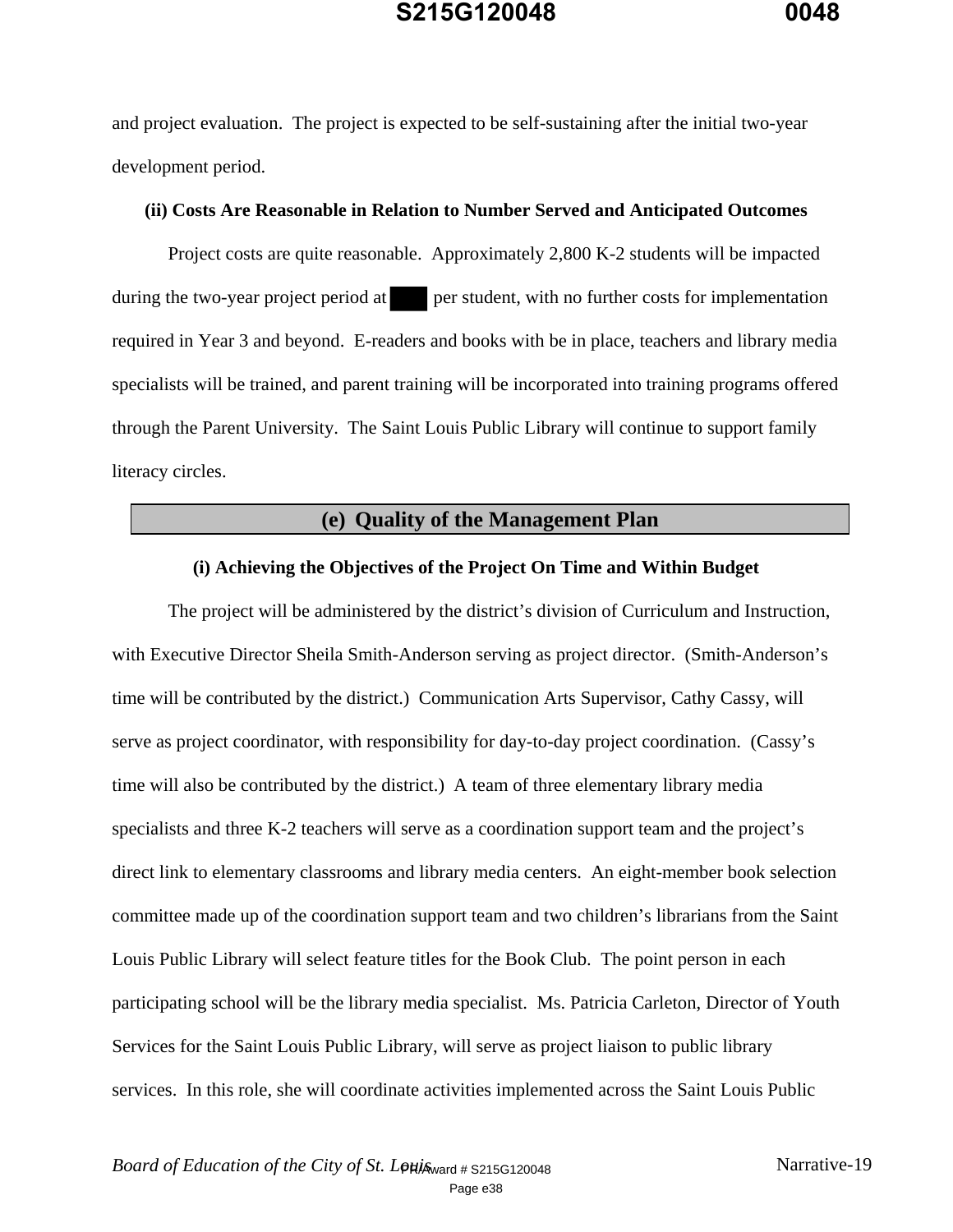Library's 13 locations. A project leadership team will include the project director, project coordinator, and the coordination support team. Resumes for the project director, project coordinator, and project liaison for public library services are attached.

 Project monitoring and time management strategies for ensuring the project objectives are met on time and within budget will include the following:

- Bi-weekly meetings of the project leadership team;
- Weekly meetings of the coordination support team;
- Monthly meetings of library media specialists and K-2 classroom teachers at each school; and
- Quarterly meetings of the project leadership team and project evaluators to review summaries of project evaluation data and identify needed strategy refinements.

#### **(ii) Ensuring Time Commitments of Key Personnel are Appropriate and Adequate**

 Time commitments of key project personnel are appropriate and adequate. For the most part, project assignments reflect existing district responsibilities. The project director, Ms. Smith-Anderson, will devote five percent of her time to the project. The project coordinator will devote 20 percent of her time to the project during the first six months and 10 percent thereafter. The coordination support team will devote five hours each month to the project, working closely with the project director and project coordinator to ensure that project activities at each school site are implemented as planned.

A project schedule and timeline follows.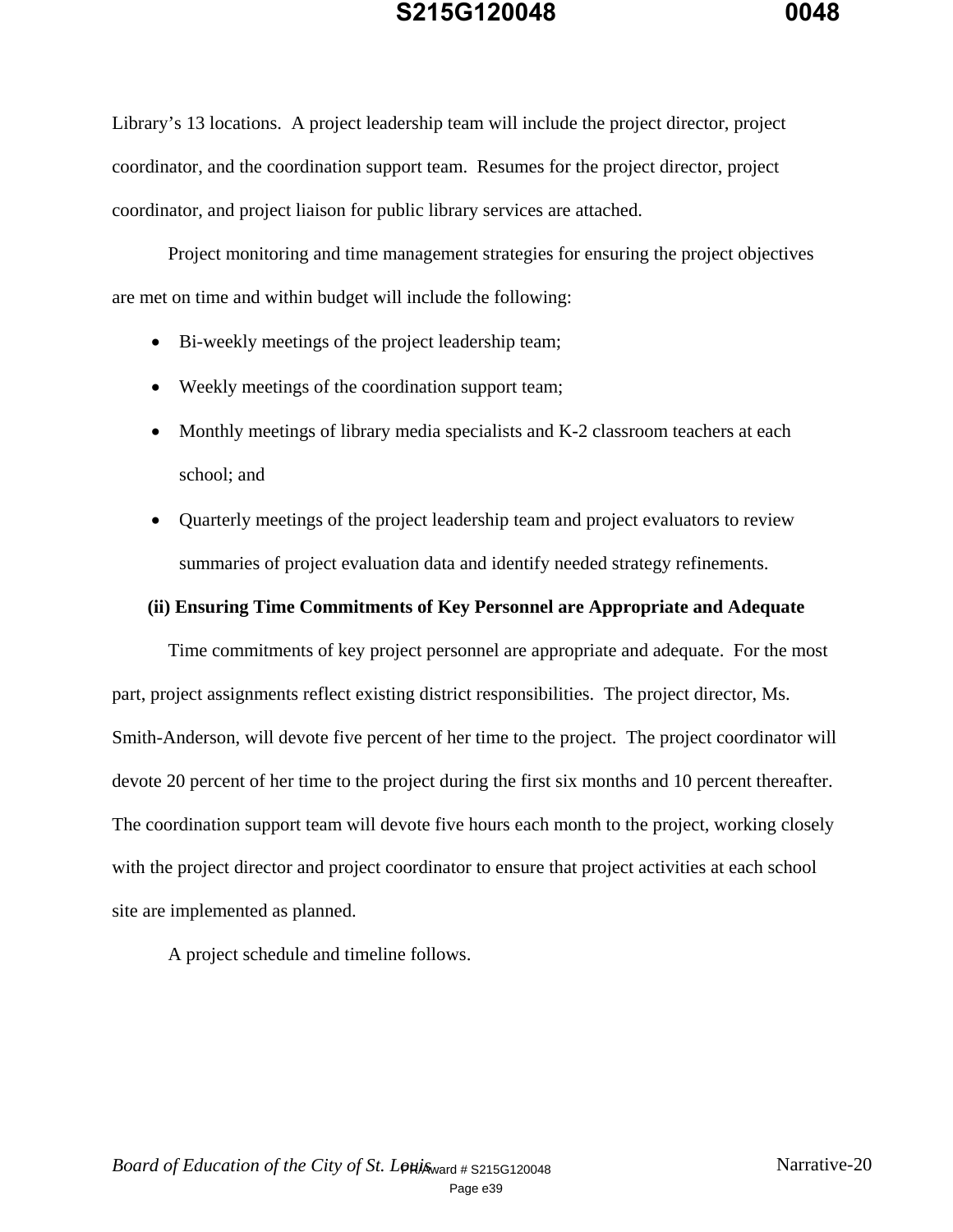| <b>Project Tasks and Activities</b>          | <b>Person(s)</b> Responsible | Year 1     | Year <sub>2</sub> |
|----------------------------------------------|------------------------------|------------|-------------------|
| <b>Project Coordination &amp; Evaluation</b> |                              |            |                   |
| Announce project award.                      | Project Director             | 10/12      |                   |
| Refine project evaluation plan.              | <b>External Evaluator</b>    | 10/12      | 8/13              |
| Hold project leadership team meetings.       | Project Director             | Bi-monthly | Bi-monthly        |
| Hold coordination support team meetings.     | Project Coordinator          | Weekly     | Weekly            |
| Hold meetings of teachers and librarians.    | Project Coordinator          | Monthly    | Monthly           |
| Monitor project activities.                  | Project Coordinator          | Ongoing    | Ongoing           |
| Conduct project evaluation.                  | <b>External Evaluator</b>    | Ongoing    | Ongoing           |
| Report project outcomes.                     | Project Director             | 9/13       | 9/14              |
| <b>Upgrading Book Collections</b>            |                              |            |                   |
| Order e-readers.                             | Project Coordinator          | 10/12      |                   |
| Select book titles.                          | <b>Selection Committee</b>   | 10/12      |                   |
| Order e-books and hardcopy books.            | Project Coordinator          | 10/12      |                   |
| Order storage and charging carts.            | Project Coordinator          | 10/12      |                   |
| Equip library media centers.                 | Librarians                   | 12/12      |                   |
| "We Love Reading!!" Book Club                |                              |            |                   |
|                                              |                              |            |                   |

Schedule Book Club meetings. Project Coordinator 11/12 8/13

Hold Book Club meetings. Librarians, Teachers 1/13-5/13 9/13-5/14

Monitor Book Club activities. <br> Project Coordinator | Ongoing | Ongoing

Refine Book Club strategies as needed. | Leadership Team | Quarterly | Quarterly

### **Project Implementation Schedule**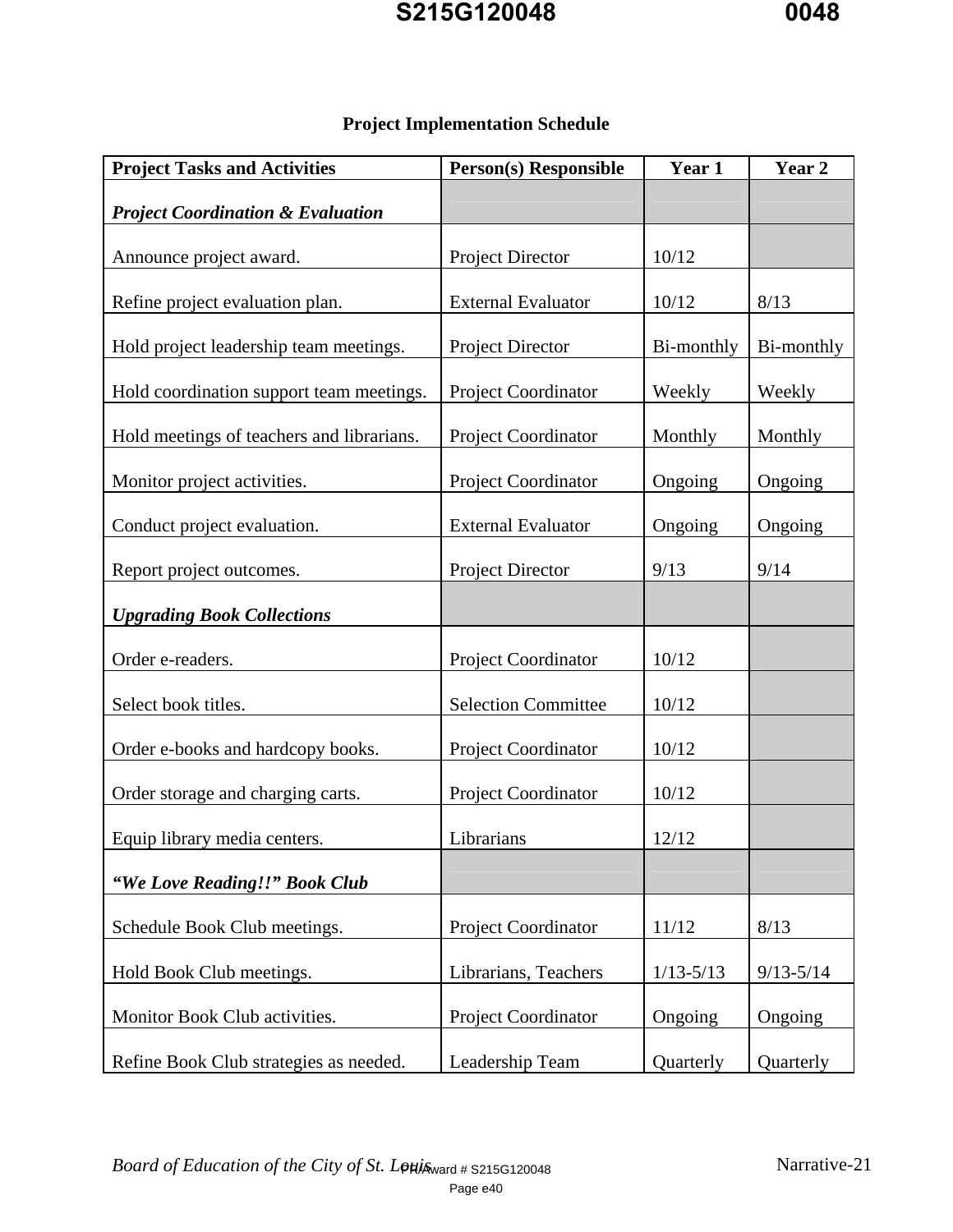| <b>Project Tasks and Activities</b>          | <b>Person(s)</b> Responsible | Year 1    | Year 2    |
|----------------------------------------------|------------------------------|-----------|-----------|
| <b>PD</b> for Teachers and Librarians        |                              |           |           |
| Refine professional development plan.        | Project Director             | 10/12     | 7/13      |
| Train teachers and librarians.               | <b>Literacy Specialists</b>  | Ongoing   | Ongoing   |
| Monitor professional development.            | Project Coordinator          | Ongoing   | Ongoing   |
| Refine PD strategies as needed.              | Leadership Team              | Quarterly | Quarterly |
| <b>Parents As "Storytellers"</b>             |                              |           |           |
| Select parents.                              | <b>Family Specialists</b>    | 10/12     | 8/13      |
| Train parents.                               | <b>Literacy Specialists</b>  | Ongoing   | Ongoing   |
| Assign parents to storytelling events.       | Project Coordinator          | Ongoing   | Ongoing   |
| Monitor storytelling activities.             | Project Coordinator          | Ongoing   | Ongoing   |
| Refine storytelling activities as needed.    | Leadership Team              | Quarterly | Quarterly |
| <b>Family Literacy Circles</b>               |                              |           |           |
| Schedule literacy circles.                   | Project Coordinator          | 11/12     | 8/13      |
| Assign parents and other storytellers.       | <b>Project Coordinator</b>   | 11/12     | 8/13      |
| Hold literacy circles.                       | Public librarians            | Quarterly | Quarterly |
| Monitor literacy circles.                    | Project Coordinator          | Ongoing   | Ongoing   |
| Refine literacy circle activities as needed. | Leadership Team              | Quarterly | Quarterly |
| <b>Model Development and Dissemination</b>   |                              |           |           |
| Refine project model.                        | Leadership Team              | Ongoing   | Ongoing   |
| Develop project implementation guide.        | <b>Project Director</b>      |           | 7/14      |
| Disseminate implementation guide.            | Project Director             |           | 8/14      |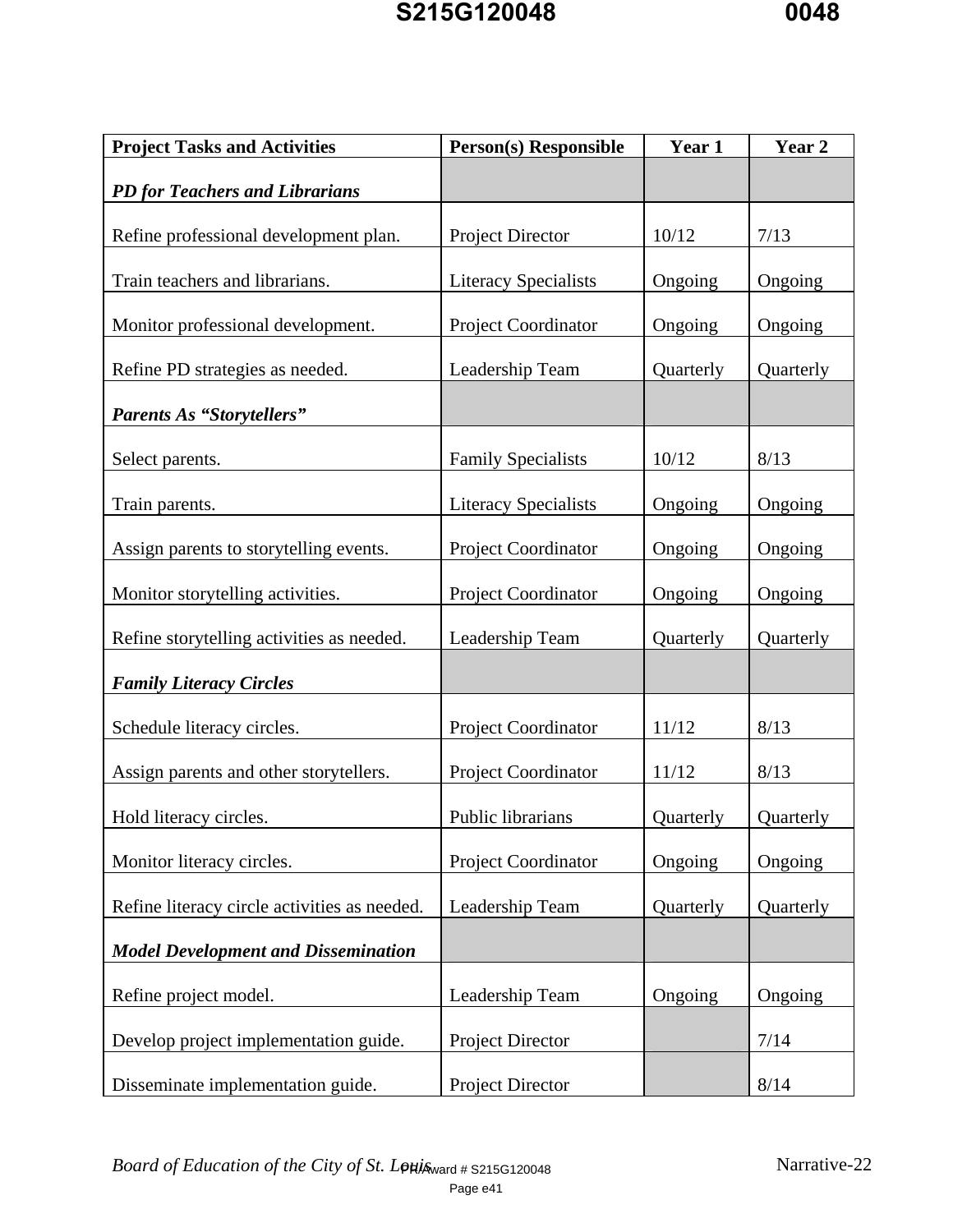#### **(iii) Ensuring High-quality Products and Services**

The project will ensure high-quality products and services through regular feedback and data-based continuous improvements. The project leadership team will meet quarterly to review project outcomes to date, identify strengths and weaknesses, and refine strategies as needed.

#### **(f) Quality of the Project Evaluation**

#### **(i) Use of Objective Performance Measures and Quantitative and Qualitative Data**

Evaluation activities will be conducted by Dr. Jeri Levesque, a nationally recognized literacy researcher, in collaboration with the district's Department of Research and Evaluation. Dr. Levesque will devote 80 days to the project.

 Evaluation is a learning process which will be used for project improvement, model development, and capability building. Two kinds of evaluation activities will be performed: process evaluation; and outcome evaluation. Process evaluation attempts to determine the quality of an activity and how it can be improved. Qualitative assessments of project activities will be made through a wide variety of surveys and interviews of project participants and other stakeholders designed to assess the quality of specific events, activities, and products including:

- **Quality of project organization and coordination**—as measured by an annual Project Evaluation Questionnaire completed by teachers, library media specialists, and parents.
- **Quality of Book Club selections**—as measured by written and oral feedback from classroom teachers and library media specialists collected annually.
- **Quality of Book Club activities**—as measured by written and oral feedback from classroom teachers and library media specialists collected annually.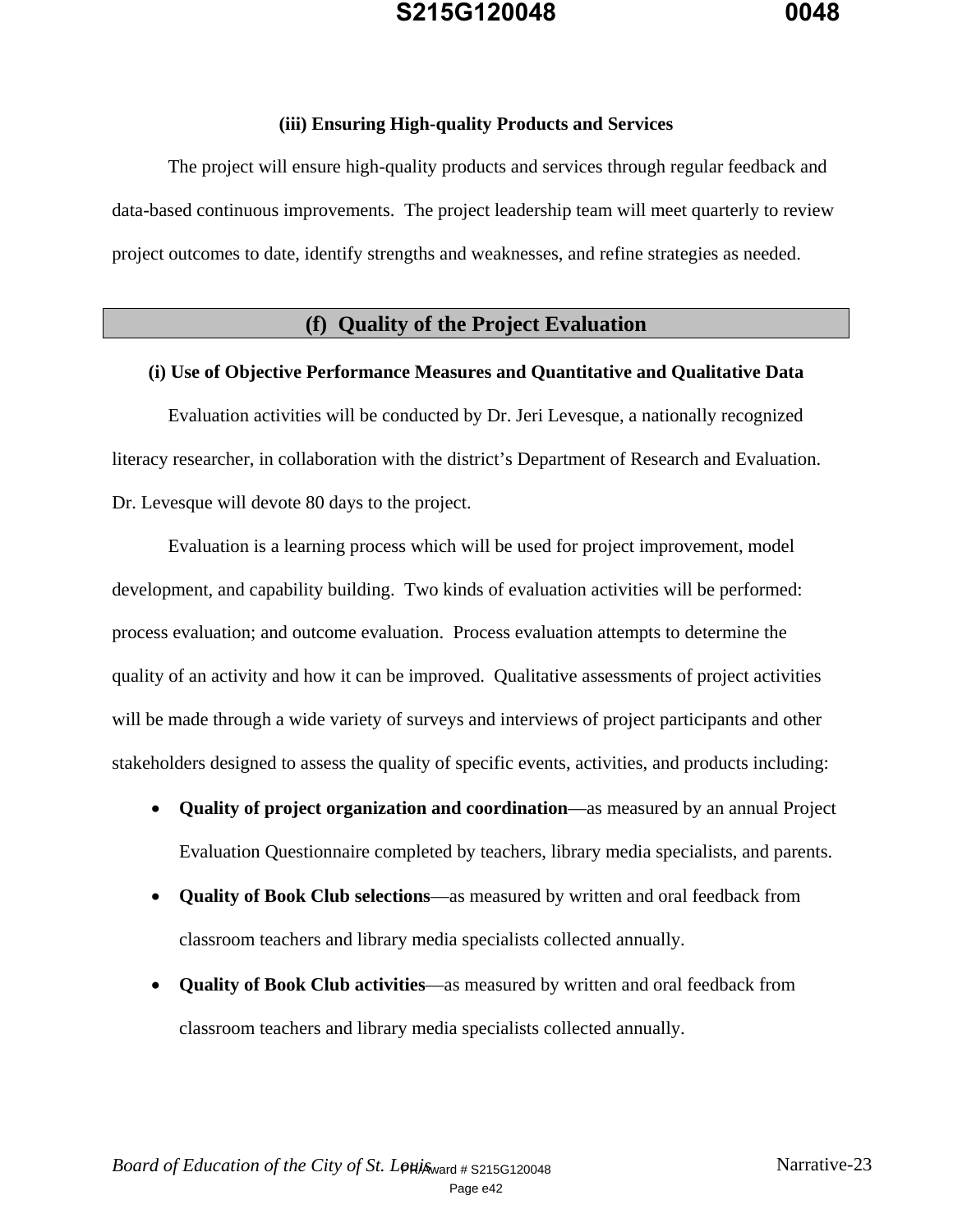

- **Quality of professional development for teachers and librarians**—as measured by written and oral feedback from classroom teachers and library media specialists collected after each professional development session.
- **Quality of parent training**—as measured by written and oral feedback from participating parents collected after each training session.
- **Quality of parent storytelling**—as measured by written and oral feedback from classroom teachers and library media specialists collected annually.
- **Quality of public library literacy circles**—as measured by written and oral feedback from parents and public librarians collected after each literacy circle.

A comprehensive outcome evaluation will determine the project's impact on students, elementary library media specialists, teachers, parents, and the district as follows:

#### **(1) To what extent did the project increase literacy skills for participating K-2**

**students?** *As measured by pretest and posttest TerraNova reading scores for 1st and 2nd graders collected each year and compared with a control group. Benchmarks: At the end of both Year 1 and Year 2, project students in each school will have made significantly greater gains than students in the control group.* 

### **(2) To what extent were digital learning technologies integrated into the literacy**

**curriculum?** *As measured by a degree of project implementation scale developed by the external evaluator. Benchmarks: At the end of Year 1, teachers and library media specialists will have begun to effectively integrate project technologies into their literacy instruction. At the end of Year 2, teachers and library media specialists will show at least a 90 percent implementation rate.*